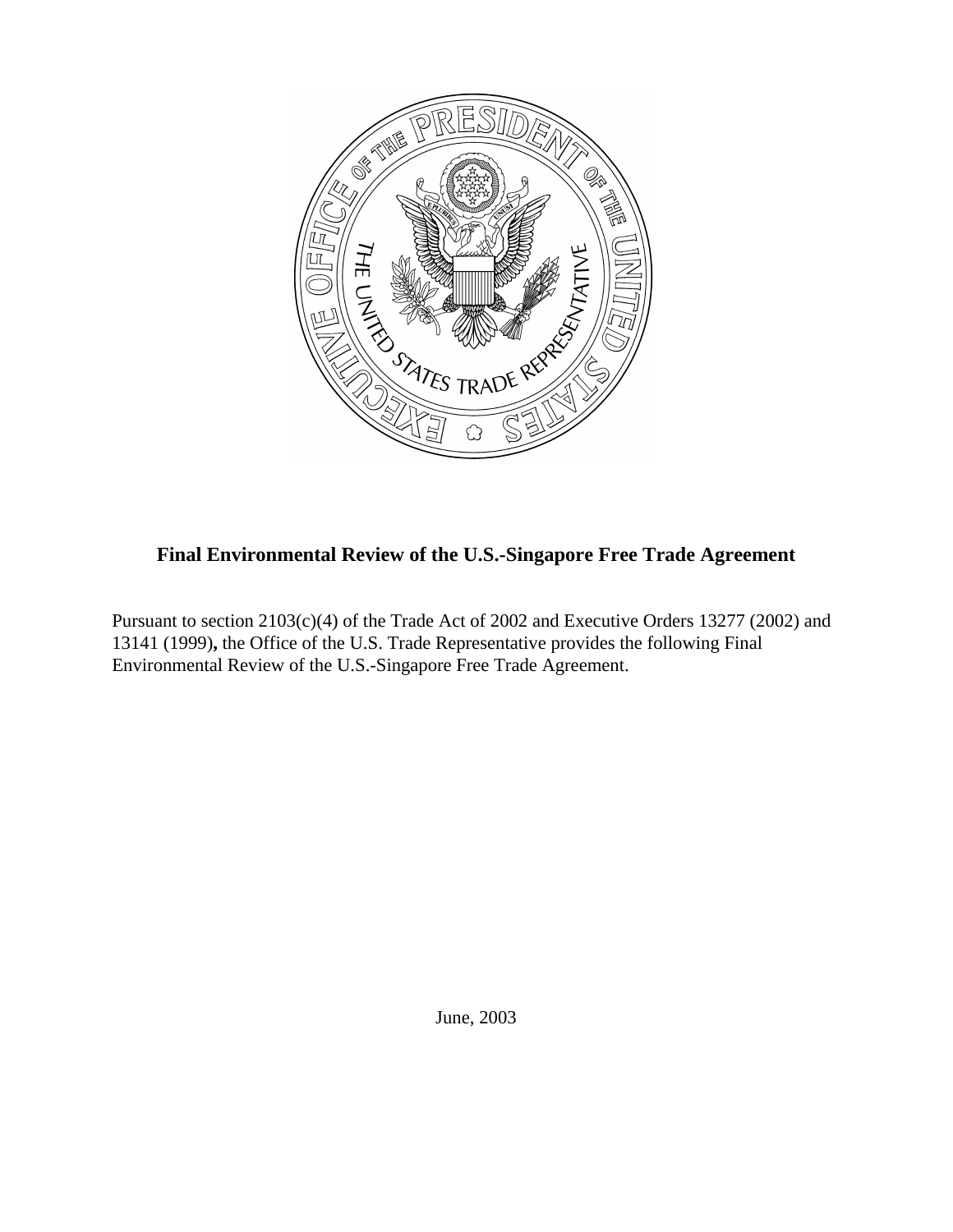# Table of Contents

| I.  |                                                      |                                                                     |  |  |
|-----|------------------------------------------------------|---------------------------------------------------------------------|--|--|
|     | A.                                                   |                                                                     |  |  |
|     | <b>B.</b>                                            |                                                                     |  |  |
| П.  |                                                      |                                                                     |  |  |
|     | A.                                                   |                                                                     |  |  |
|     | <b>B.</b>                                            |                                                                     |  |  |
| Ш.  |                                                      |                                                                     |  |  |
|     | $A_{\cdot}$                                          | Public and Advisory Committee Outreach and Comments  13             |  |  |
|     | <b>B.</b>                                            | Scoping Process Regarding Economically-Driven                       |  |  |
|     |                                                      |                                                                     |  |  |
|     | C.                                                   |                                                                     |  |  |
|     | D.                                                   | Scoping Process Regarding Global and Transboundary Impacts  16      |  |  |
| IV. |                                                      |                                                                     |  |  |
|     | A.                                                   |                                                                     |  |  |
|     | <b>B.</b>                                            |                                                                     |  |  |
|     | C.                                                   |                                                                     |  |  |
|     | D.                                                   |                                                                     |  |  |
|     | E.                                                   | Conclusions Regarding Economically-Driven Environmental Impacts  19 |  |  |
| V.  | ADDITIONAL ECONOMICALLY-DRIVEN ENVIRONMENTAL IMPACTS |                                                                     |  |  |
|     |                                                      |                                                                     |  |  |
|     |                                                      |                                                                     |  |  |
|     | <b>B.</b>                                            |                                                                     |  |  |
|     |                                                      |                                                                     |  |  |
|     |                                                      |                                                                     |  |  |
|     |                                                      |                                                                     |  |  |
|     | $\mathsf{C}$ .                                       |                                                                     |  |  |
|     |                                                      |                                                                     |  |  |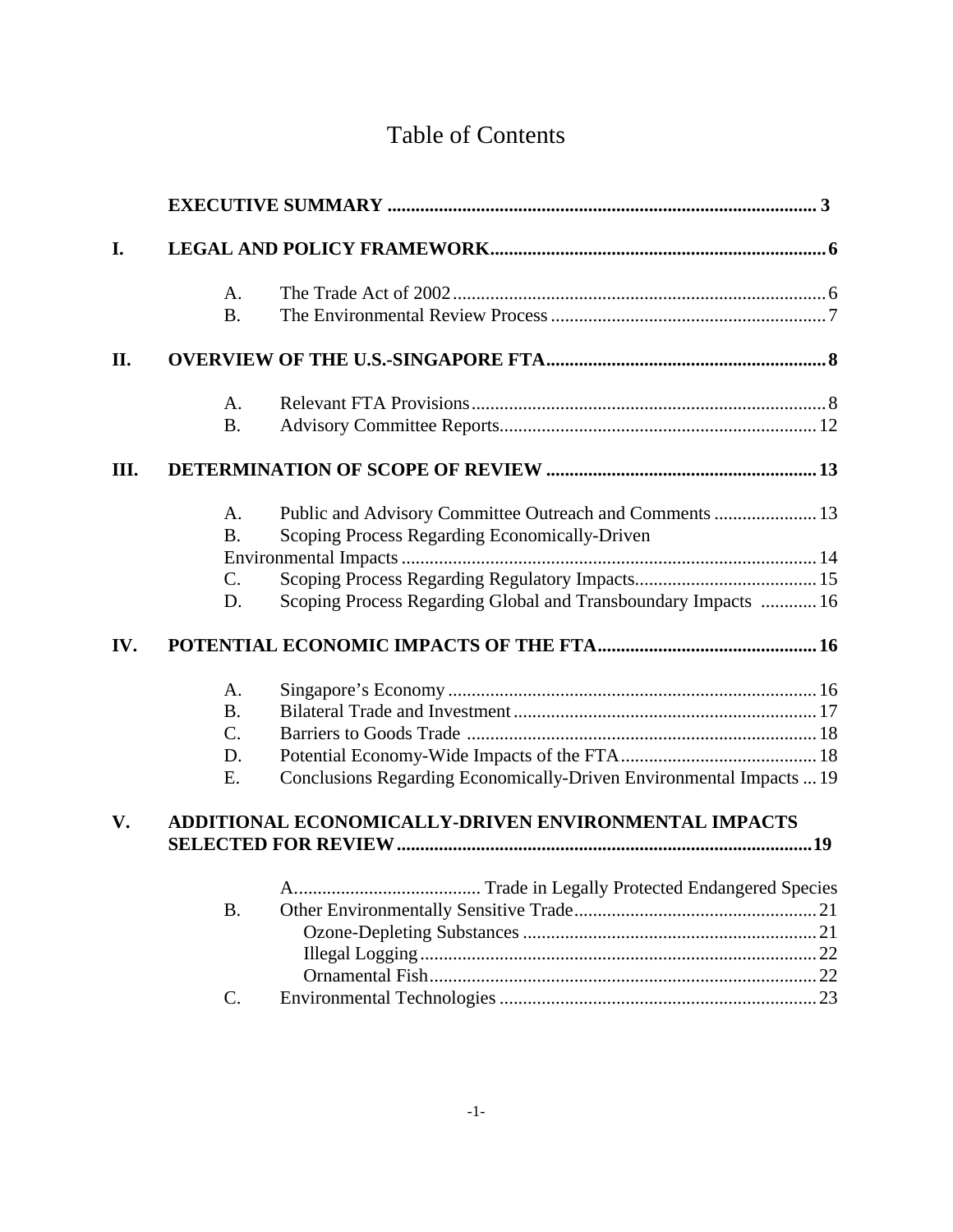| VI.             | POTENTIAL ENVIRONMENTAL REGULATORY IMPACTS SELECTED FOR |                                                                                        |  |  |  |
|-----------------|---------------------------------------------------------|----------------------------------------------------------------------------------------|--|--|--|
|                 | A.                                                      |                                                                                        |  |  |  |
|                 | <b>B.</b><br>C.                                         | Enforcement and Information Sharing on Customs and Import-Export                       |  |  |  |
| VII.            |                                                         |                                                                                        |  |  |  |
| <b>ANNEX I</b>  |                                                         |                                                                                        |  |  |  |
|                 |                                                         | Background on Singapore's Environment and Environmental Regulatory Regime31            |  |  |  |
| <b>ANNEX II</b> |                                                         |                                                                                        |  |  |  |
|                 |                                                         | Selected Multilateral and Regional Environmental Agreements to which the Government of |  |  |  |
|                 |                                                         |                                                                                        |  |  |  |
|                 | <b>ANNEX III</b>                                        |                                                                                        |  |  |  |
|                 |                                                         | Inventory of Existing Environmental Cooperation Activities with Singapore  35          |  |  |  |
|                 | <b>ANNEX IV</b>                                         |                                                                                        |  |  |  |
|                 |                                                         |                                                                                        |  |  |  |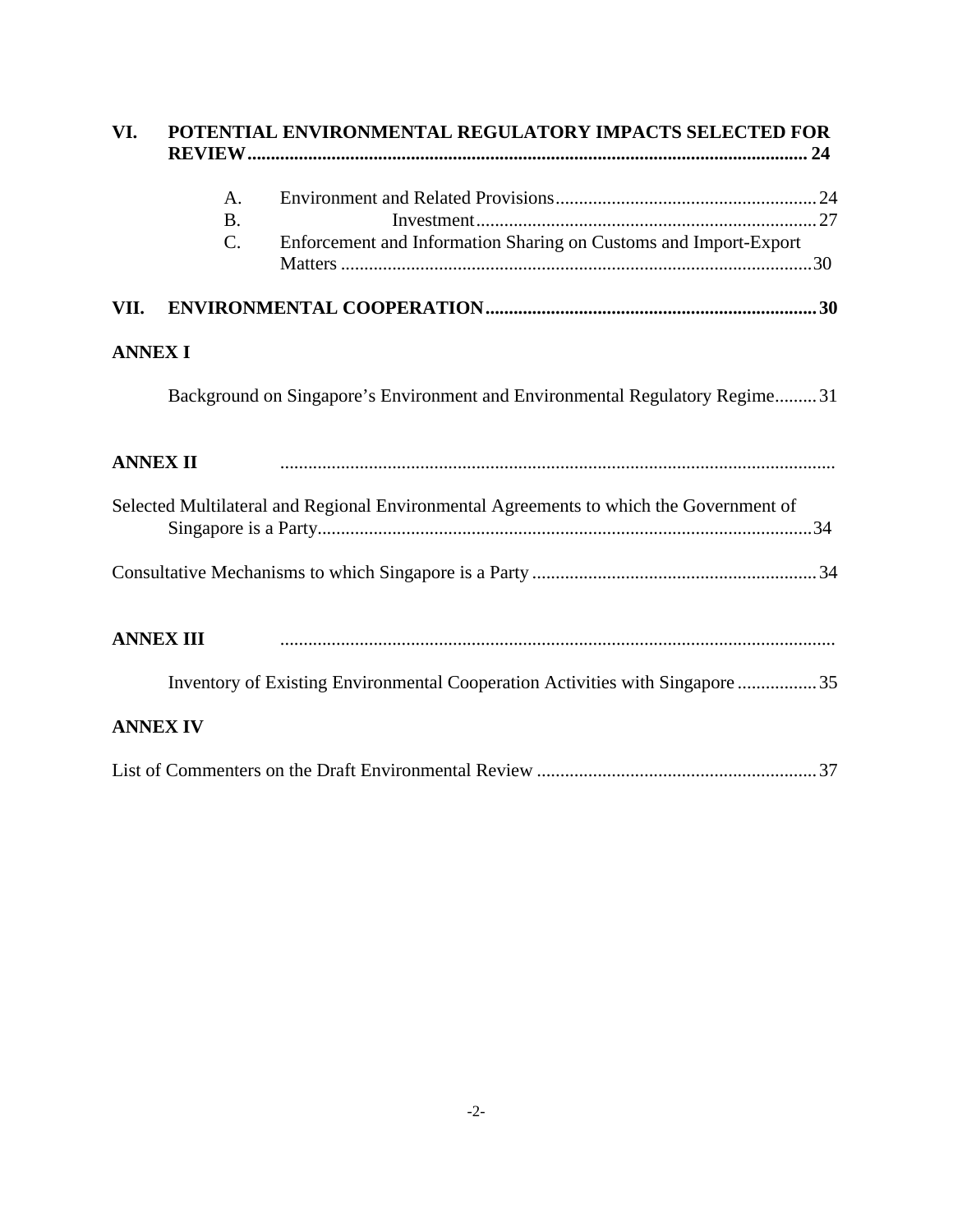#### **EXECUTIVE SUMMARY**

Pursuant to authority delegated by the President in Executive Order 13277 (November 21, 2002), the United States Trade Representative (USTR) submits this Final Environmental Review of the U.S.-Singapore Free Trade Agreement as required under section 2102(c)(4) of the Trade Act of 2002 (Trade Act). $1$ 

#### *Context*

Singapore is one of the United States' most important trading partners in Asia. The Administration and the Government of Singapore (GOS) announced their intent to enter into negotiations for a free trade agreement (FTA) in November 2000, with the goal of developing a comprehensive, state-of-the-art agreement. Negotiations were launched in December 2000 and completed in early 2003. In August 2002, during the course of the negotiations, Congress enacted the Trade Act.

#### *Background*

 $\overline{a}$ 

The environmental review process is designed to ensure that, through the consistent application of principles and procedures, environmental considerations are integrated into the development of U.S. trade negotiating objectives and positions. The process is intended to provide timely information that will enable trade policymakers and negotiators to understand the environmental implications of possible courses of action. Guidelines, Section III.A.1, 65 Fed. Reg. at 79,444.

A Draft Environmental Review, prepared and released during the course of negotiations, provides policymakers and negotiators with information concerning potentially significant environmental issues and seeks public comment to inform the development of negotiating positions. A Final Environmental Review, released after the trade agreement is concluded,

 $1$  The USTR conducted this review consistent with Executive Order 13141 – *Environmental Review of Trade Agreements*, 64 Fed. Reg. 63,169 (Nov. 18, 1999) (Order) and its implementing guidelines, 65 Fed. Reg. 79,442 (Dec. 19, 2000) (Guidelines). A number of agencies on the Trade Policy Staff Committee (TPSC) – the Council on Environmental Quality (CEQ), the Departments of Agriculture, Commerce (including the National Oceanic and Atmospheric Administration), Interior, Justice, Treasury, and State, the U.S. Environmental Protection Agency (EPA), and the U.S. Agency for International Development (USAID) -- have made significant contributions to the review. The TPSC, established under section 242 of the Trade Expansion Act of 1962, as amended (19 U.S.C. section 1872), is the principal staff-level mechanism for interagency decisionmaking on U.S. trade policy. The current participants in the TPSC process for purposes of environmental reviews include agencies with relevant environmental, economic, and foreign policy expertise. *See* Guidelines, Appendix A (65 Fed. Reg. at 79,448).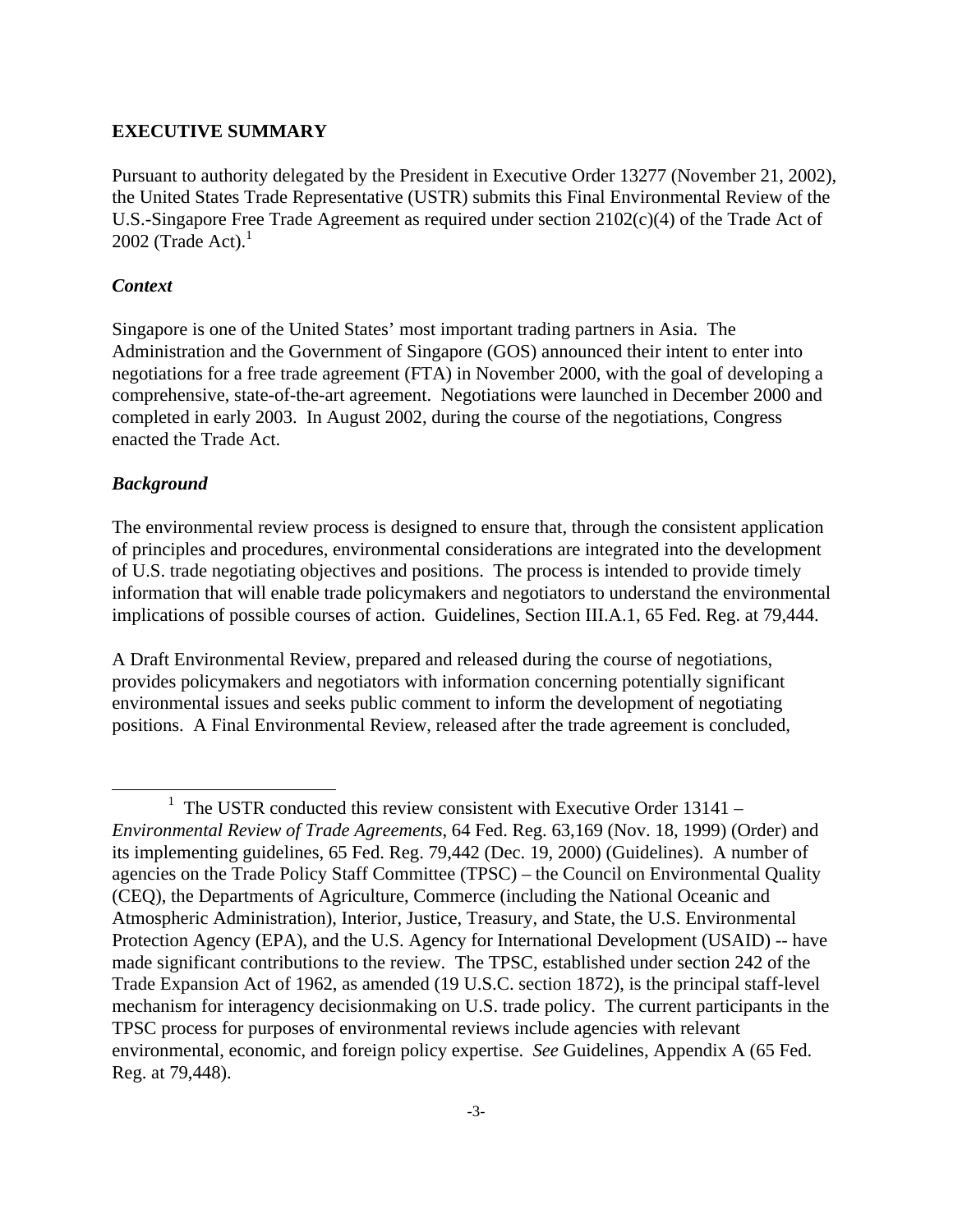describes the environmental review process and the Administration's conclusions regarding the agreement's potential environmental impacts.

The Administration released a Draft Environmental Review of the Singapore FTA (available at www.ustr.gov/environment/environmental.shtml) shortly after the enactment of the Trade Act, and requested public views to inform the development of Administration positions in light of the objectives set out in the Act. *See* 67 Fed. Reg. 53,035 (Aug. 14, 2002). The Administration took public comments on the Draft Environmental Review into account, along with the views received through other means of public outreach, and presented negotiating proposals to Singapore in late 2002. The Administration delayed tabling negotiating proposals with Singapore in several areas, including the Environment Chapter, environment-related aspects of dispute settlement, and certain aspects of the Investment Chapter, until after passage of the Trade Act.

This Final Environmental Review summarizes the Administration's conclusions regarding potential environmental impacts of the FTA. The review draws upon environmental and economic expertise within the Administration, information provided by the public in response to notices published in the *Federal Register* and a public hearing, the advice of relevant advisory committees, including the Trade and Environment Policy Advisory Committee (TEPAC), and relevant published economic analysis. Consistent with the Order and Guidelines, the focus of the review is on potential impacts in the United States. However, the Administration also considered global and transboundary impacts in determining the scope of the review.

# *Findings*

1. In this Final Environmental Review, the Administration has concluded that changes in the pattern and magnitude of trade flows attributable to the FTA will not have any significant environmental impacts in the United States. While it is conceivable that there may be instances in which environmental impacts are concentrated regionally or sectorally in the United States, we could not identify any such instances.

2. While environmental impacts of predicted economic changes attributable to the FTA in the United States are expected to be minimal, the Administration nevertheless identified, early in the negotiations, several environmental issues that warranted further consideration. In identifying and analyzing these issues, the Administration drew in considerable part on public comments and TEPAC advice, as well as on expertise within federal agencies and information provided by Singapore. Singapore is a major transit center for goods, including endangered species and other environmentally sensitive trade. We concluded that the FTA is not likely to have a significant impact on bilateral trade in such goods. However, the FTA provisions on customs administration and enforcement cooperation should enhance the two countries' ability to cooperate in enforcing their respective laws governing illegal trade.

3. In addition, the Administration considered the potential of the FTA to promote the spread of environmental technologies (goods and services). We concluded that the increase in trade in this sector attributable to the FTA would have a negligible environmental impact within the United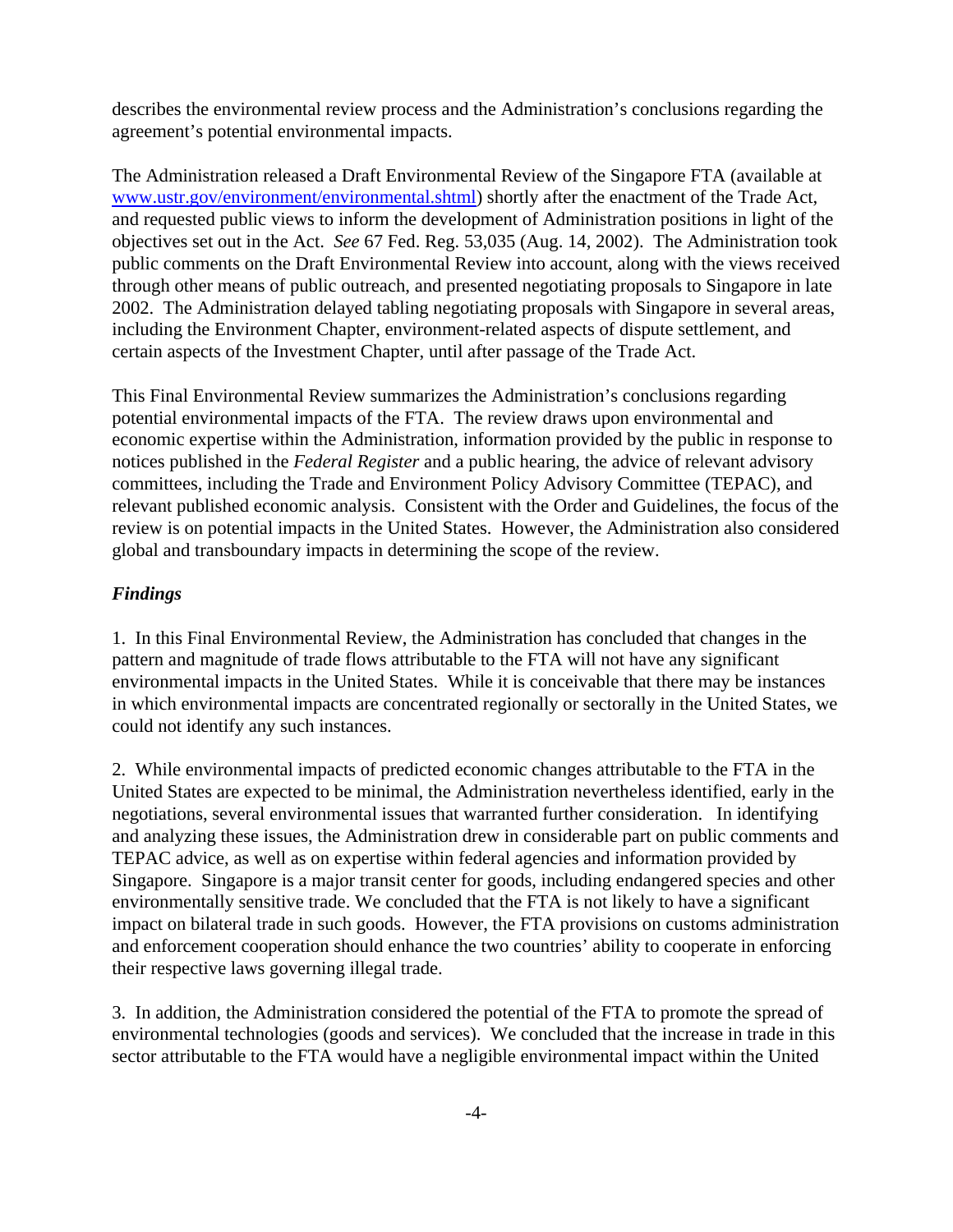States, and a small to moderate positive environmental impact in Singapore and the surrounding Southeast Asia region.

4. In considering whether provisions of the FTA could affect, positively or negatively, the ability of U.S. federal, state, local, or tribal governments to enact, enforce, or maintain environmental laws and regulations, the Administration focused in particular on the provisions of the FTA's Environment Chapter and related dispute settlement provisions. We concluded that these and related FTA provisions should have positive implications for the enforcement of environmental laws and the furtherance of environmental protection in both the United States and Singapore.

The Environment Chapter includes core commitments by each Party concerning effective enforcement of its environmental laws, high levels of environmental protection, and not weakening environmental laws to encourage trade or attract investment. The Chapter also establishes a robust consultative mechanism for implementing the environmental provisions, including elements covering transparency, opportunities for public involvement, and the pursuit of environmental cooperative activities. If either Party fails to implement the obligation to effectively enforce its environmental laws through a sustained and recurring course of action or inaction, in a manner affecting trade between the Parties, the other Party can seek compliance through innovative dispute settlement procedures, including the use of either monetary assessments or trade remedies.

5. The Administration also examined the provisions of the Investment Chapter in light of the extensive public and private sector interest in the implications of these provisions for environmental regulation. We concluded that the FTA would not significantly affect the ability of U.S. governmental entities to regulate in order to meet domestic health, safety, and environmental policy objectives. Consistent with the relevant provisions of the Trade Act, the FTA's investment provisions incorporate a number of clarifications and improvements from previous investment treaties. These provisions provide greater clarity to the substantive investment obligations, significantly increase the transparency of the procedures for arbitrating investor claims, and help assure that arbitral tribunals will interpret the investment provisions in accordance with the Parties' intent.

6. Finally, the United States and Singapore have participated in recent years in a number of cooperative activities aimed at addressing significant environmental issues in Southeast Asia. In association with the FTA, the United States and the GOS have recently completed negotiation on a Memorandum of Intent on Cooperation in Environmental Matters. The Memorandum of Intent will provide a framework for the two countries to build on previous efforts and address future cooperation priorities (including those identified by our respective environmental reviews).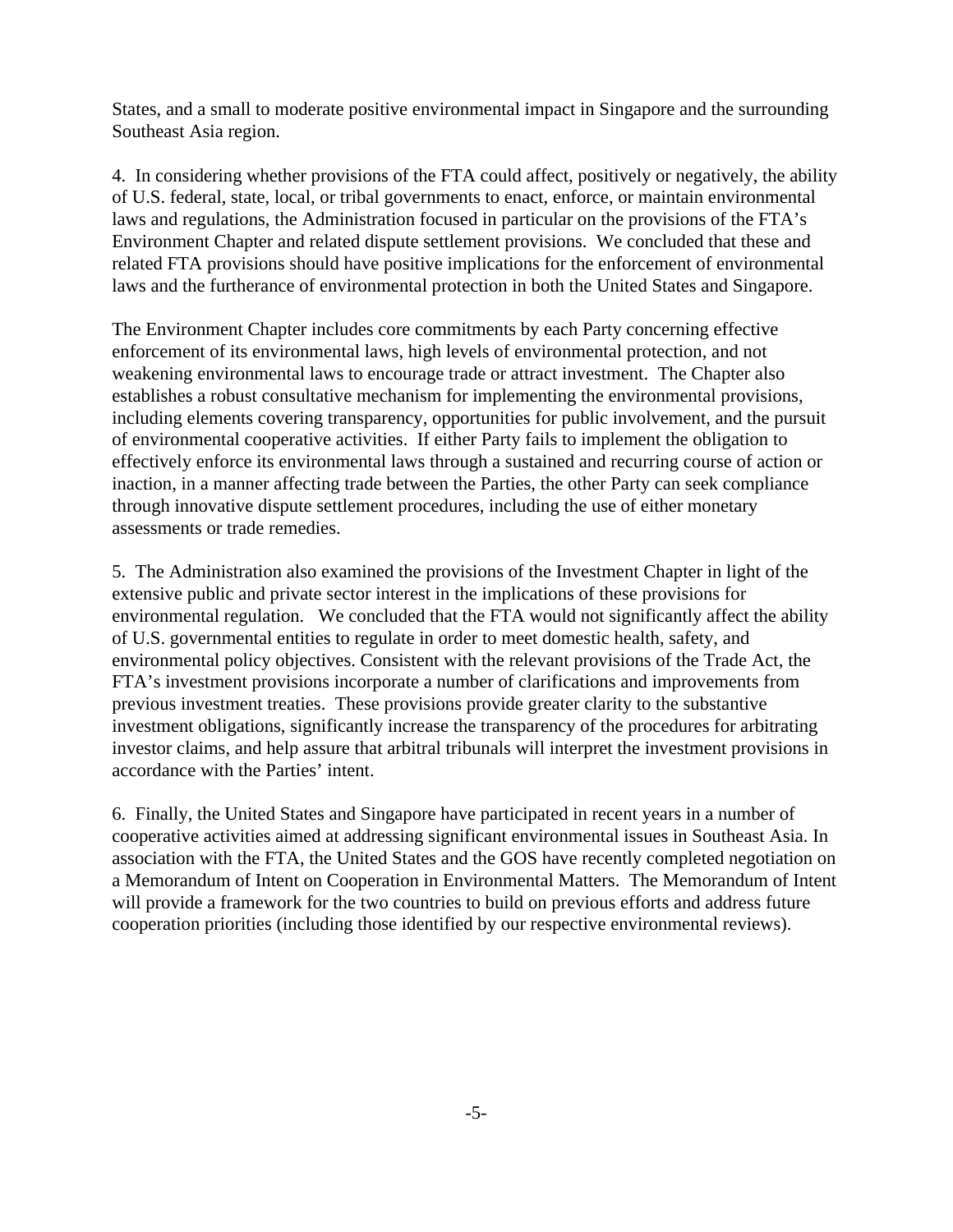### **II. LEGAL AND POLICY FRAMEWORK**

### **A. The Trade Act of 2002**

The Trade Act establishes a number of negotiating objectives and other requirements relating to the environment. As relevant here, the Trade Act contains three sets of requirements: overall trade negotiating objectives; principal trade negotiating objectives; and promotion of certain priorities, including associated requirements to report to Congress.

Overall environment-related trade negotiating objectives include:

(1) to ensure that trade and environmental policies are mutually supportive and to seek to protect and preserve the environment and enhance the international means of doing so, while optimizing the use of the world's resources (section  $2102(a)(5)$ ); and

(2) to seek provisions in trade agreements under which parties to those agreements strive to ensure that they do not weaken or reduce the protections afforded in domestic environmental and labor laws as an encouragement for trade (section 2102(a)(7)).

In addition, the Trade Act establishes the following environment-related principal trade negotiating objectives:

(1) to ensure that a party to a trade agreement does not fail to effectively enforce its environmental laws, through a sustained or recurring course of action or inaction, in a manner affecting trade between the parties, while recognizing a party's right to exercise discretion with respect to investigatory, prosecutorial, regulatory, and compliance matters and to prioritize allocation of resources for environmental law enforcement (sections  $2102(b)(11)(A) & (B));$ 

(2) to strengthen the capacity of U.S. trading partners to protect the environment through the promotion of sustainable development (section 2102(b)(11)(D));

(3) to reduce or eliminate government practices or policies that unduly threaten sustainable development (section 2102(b)(11)(E));

(4) to seek market access, through the elimination of tariffs and nontariff barriers, for U.S. environmental technologies, goods, and services (section 2102(b)(11)(F)); and

(5) to ensure that environmental, health, or safety policies and practices of parties to trade agreements with the United States do not arbitrarily or unjustifiably discriminate against U.S. exports or serve as disguised barriers to trade (section 2102(b)(11)(G)).

The Trade Act also provides for the promotion of certain environment-related priorities and associated reporting requirements, including: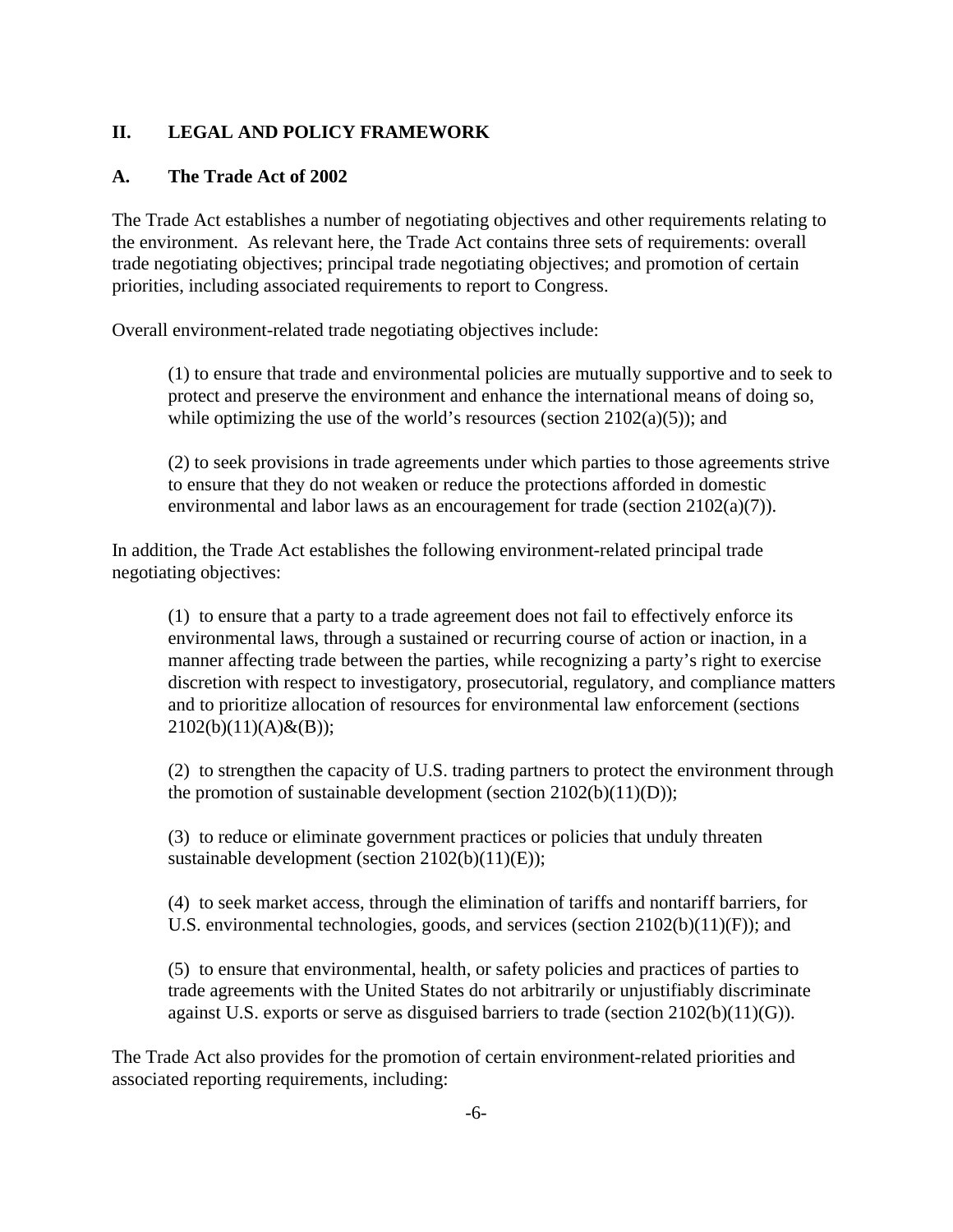(1) seeking to establish consultative mechanisms among parties to trade agreements to strengthen the capacity of U.S. trading partners to develop and implement standards for the protection of the environment and human health based on sound science, and reporting to the Committee on Ways and Means and the Committee on Finance ("Committees") on the control and operation of such mechanisms (section  $2102(c)(3)$ );

(2) conducting environmental reviews of future trade and investment agreements consistent with Executive Order 13141 and its relevant guidelines, and reporting to the Committees on the results of such reviews (section  $2102(c)(4)$ ); and

(3) continuing to promote consideration of multilateral environmental agreements and to consult with parties to such agreements regarding the consistency of any such agreement that includes trade measures with existing exceptions under Article XX of the GATT 1994 (section 2102(c)(10)).

### **B. The Environmental Review Process**

As discussed above, the framework for conducting environmental reviews of trade agreements under the Trade Act is provided by Executive Order 13141–*Environmental Review of Trade Agreements* (64 Fed. Reg. 63,169) and relevant guidelines (65 Fed. Reg. 79,442). The Order and Guidelines are available on USTR's website at http://www.ustr.gov/environment/environmental.shtml.

The purpose of environmental reviews is to ensure that policymakers are informed about reasonably foreseeable environmental impacts of trade agreements (both positive and negative), to identify complementarities between trade and environmental objectives, and to help shape appropriate responses if environmental impacts are identified. Reviews are intended to be one tool, among others, for integrating environmental information and analysis into the fluid, dynamic process of trade negotiations. USTR and the Council on Environmental Quality jointly oversee implementation of the Order and Guidelines. USTR, through the TPSC, is responsible for conducting the individual reviews.

The Order and Guidelines seek to provide significant opportunities for public involvement in the development of trade agreements, including early consultations with stakeholders and an early and open process for determining the scope of the environmental review ("scoping"). Through the scoping process, potentially significant issues are identified for in-depth analysis, while issues that are less significant – or that have been adequately addressed in earlier reviews – are eliminated from detailed study. Except in unusual cases, the public is given an opportunity to comment on a draft written review prepared while the negotiations are pending. A final written review is prepared as soon as feasible after negotiations are concluded.

As the Guidelines recognize, the approach adopted in individual reviews will likely vary from case to case, given the wide variety of trade agreements and negotiating timetables. Generally, however, reviews address two types of questions: (1) the extent to which positive and negative environmental impacts may flow from economic changes estimated to result from the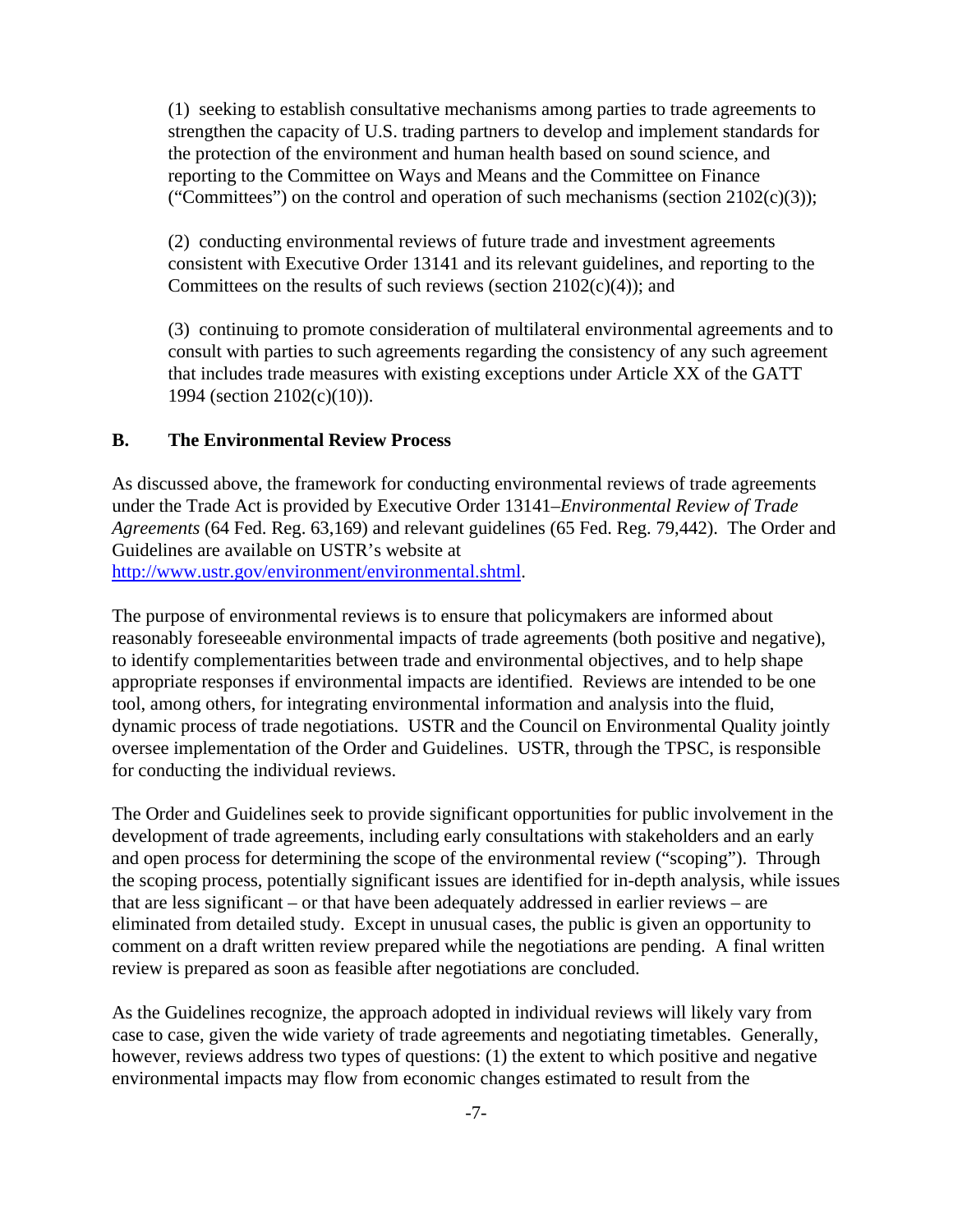prospective agreement; and (2) the extent to which proposed agreement provisions may affect U.S. environmental laws and regulations (including, as appropriate, the ability of state, local, and tribal authorities to regulate with respect to environmental matters). The primary focus of reviews is on impacts in the United States, although global and transboundary impacts may be considered as appropriate and prudent.

The Guidelines recognize that reviews are a process, not just a written document. The overall goals of the review -- integrating environmental considerations into the development of U.S. trade negotiating objectives and positions -- can be achieved by a variety of formal and informal means, taking account of the dynamic nature of trade negotiations and the sensitivity of interactions with other countries. In that context, written documents are an important means of informing the negotiations, memorializing the review process, and explaining the rationale for the conclusions reached, as well as of informing the negotiating process. *See* Guidelines, Sections III & VII, 65 Fed. Reg. at 79,444-45, 79,447.

Where significant regulatory and/or economically driven impacts have been identified in the review, information concerning those impacts will be provided to negotiators and decisionmakers throughout the government, and the review will analyze options to mitigate negative impacts and create or enhance positive impacts. Because the review is closely integrated into the overall trade policy development process, relevant options involving negotiating positions are typically addressed in the interagency groups developing those positions on the topics in question. Options in other policy areas (*e.g.*, environmental policies) are addressed through the appropriate policy process.

# **II. OVERVIEW OF THE U.S.-SINGAPORE FTA**

### A. **Relevant FTA Provisions**

The U.S.-Singapore FTA is the first comprehensive U.S. FTA with any Asian nation, and is expected to serve as a vanguard for trade liberalization, regulatory reform, and transparency in the region. The FTA should provide significant commercial benefits, in particular for companies in the "new economy." Most tariffs on trade in goods originating in the two countries will be eliminated immediately, with remaining tariffs phased out over three to ten years. In addition, the FTA will significantly improve market access opportunities in the service sector by removing Singapore's restrictions on a wide range of services, including high technology and professional services sectors such as engineering, medical, information technology, environmental, legal, financial, and distribution services. The FTA also provides explicit guarantees for electronic commerce and digital products, important protections for U.S. investors, enhanced protection for intellectual property, and firm commitments to combat illegal transshipments of all traded goods.

The FTA consists of a preamble and the following 21 chapters and associated annexes: establishment of a Free Trade Area and definitions; national treatment and market access for goods; rules of origin; customs administration; textiles; technical barriers to trade; safeguards; cross border trade in services; telecommunications; financial services; temporary entry of personnel; competition policy; government procurement; electronic commerce; investment;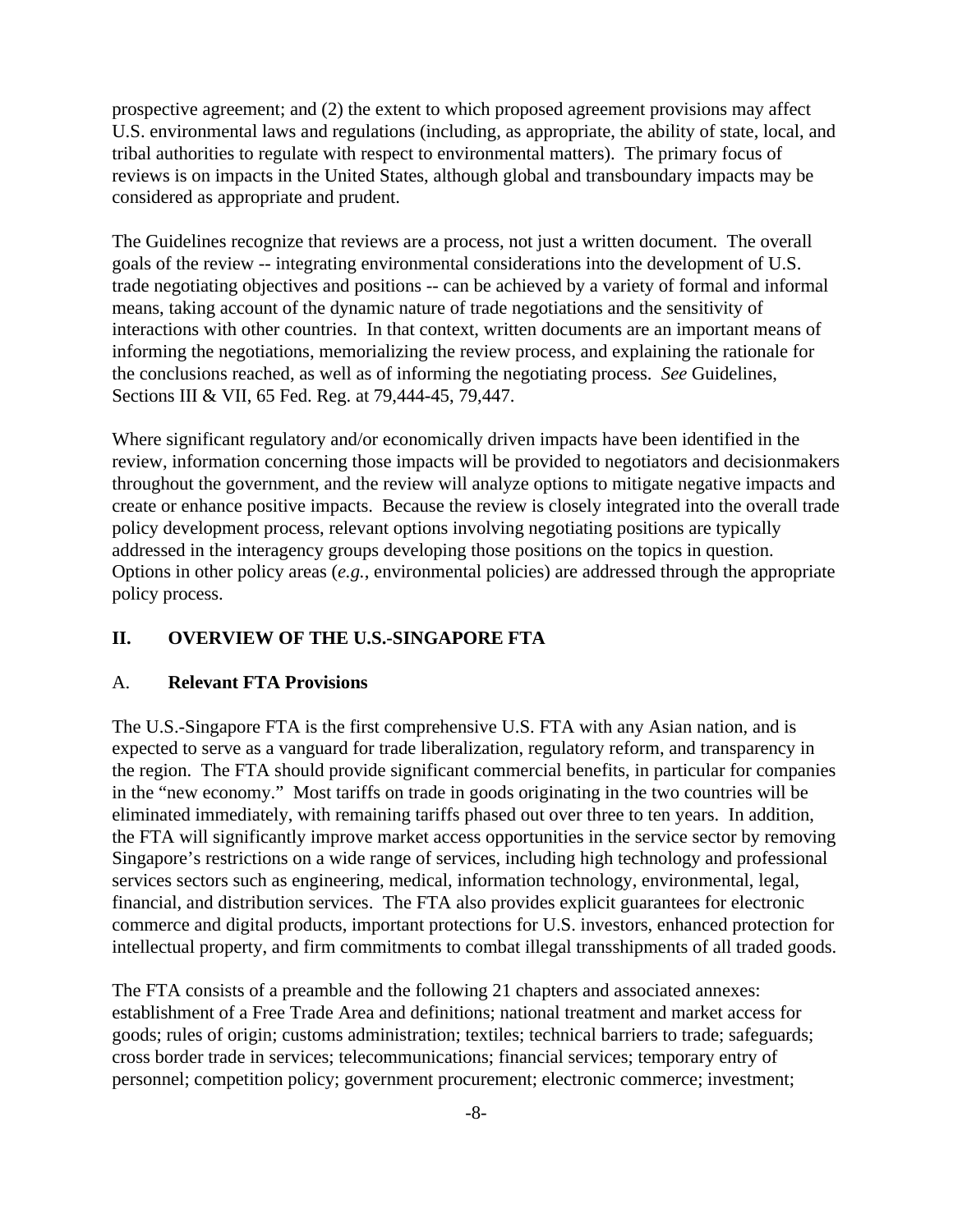intellectual property; labor; environment; transparency; administrative and institutional arrangements (including dispute settlement procedures); and general provisions (including general exceptions). The complete text of the FTA and summary fact sheets are available on USTR's website at www.ustr.gov.

Following is a summary of the FTA provisions most relevant to this environmental review.

### *Preamble*

The preamble contains two environment-related provisions: (1) a provision recognizing the goal of sustainable development and the role that trade liberalization can play in achieving it; and (2) a reaffirmation of the importance of achieving the goals of the FTA in a manner consistent with the protection and enhancement of the environment, including through regional environmental cooperative activities and implementation of multilateral environmental agreements (MEAs) to which both Singapore and the United States are parties.

### *National Treatment and Market Access for Goods* (Chapter 2)

The FTA provides for the elimination of bilateral duties on goods, with the majority of U.S. tariff lines going to zero upon effectiveness of the agreement. Singapore will legally bind all tariffs immediately at zero.

# *Rules of Origin, Customs Administration and Enforcement Cooperation Regarding Import and Export Restrictions* (Chapters 3 and 4)

The FTA provides clear, simple, and enforceable rules of origin to ensure that only eligible products from the FTA Parties receive preferential tariff treatment. The FTA also contains a number of innovative provisions concerning customs administration and information sharing, including provisions that promote the implementation of risk management systems to focus customs inspection activities on high risk goods. Provisions of particular relevance for enforcement of U.S. environmental laws include a provision on cooperation to achieve compliance with the Parties' respective laws or regulations regarding restrictions and prohibitions on imports or exports (such as endangered species and other environmentally sensitive trade) and a provision for sharing information to combat illegal goods trade.

### *Technical Barriers to Trade* (Chapter 6)

The FTA includes an enhanced co-operation program to exchange information on subjects covered by the WTO Agreement on Technical Barriers to Trade (WTO TBT Agreement), which addresses technical regulations, standards, and conformity assessment procedures.

### *Services* (Chapter 8 and related provisions)

The FTA's core obligations regarding services are modeled on obligations and concepts in the WTO General Agreement on Trade in Services (GATS), the North American Free Trade Agreement (NAFTA), and other FTAs to which the United States is a party. These obligations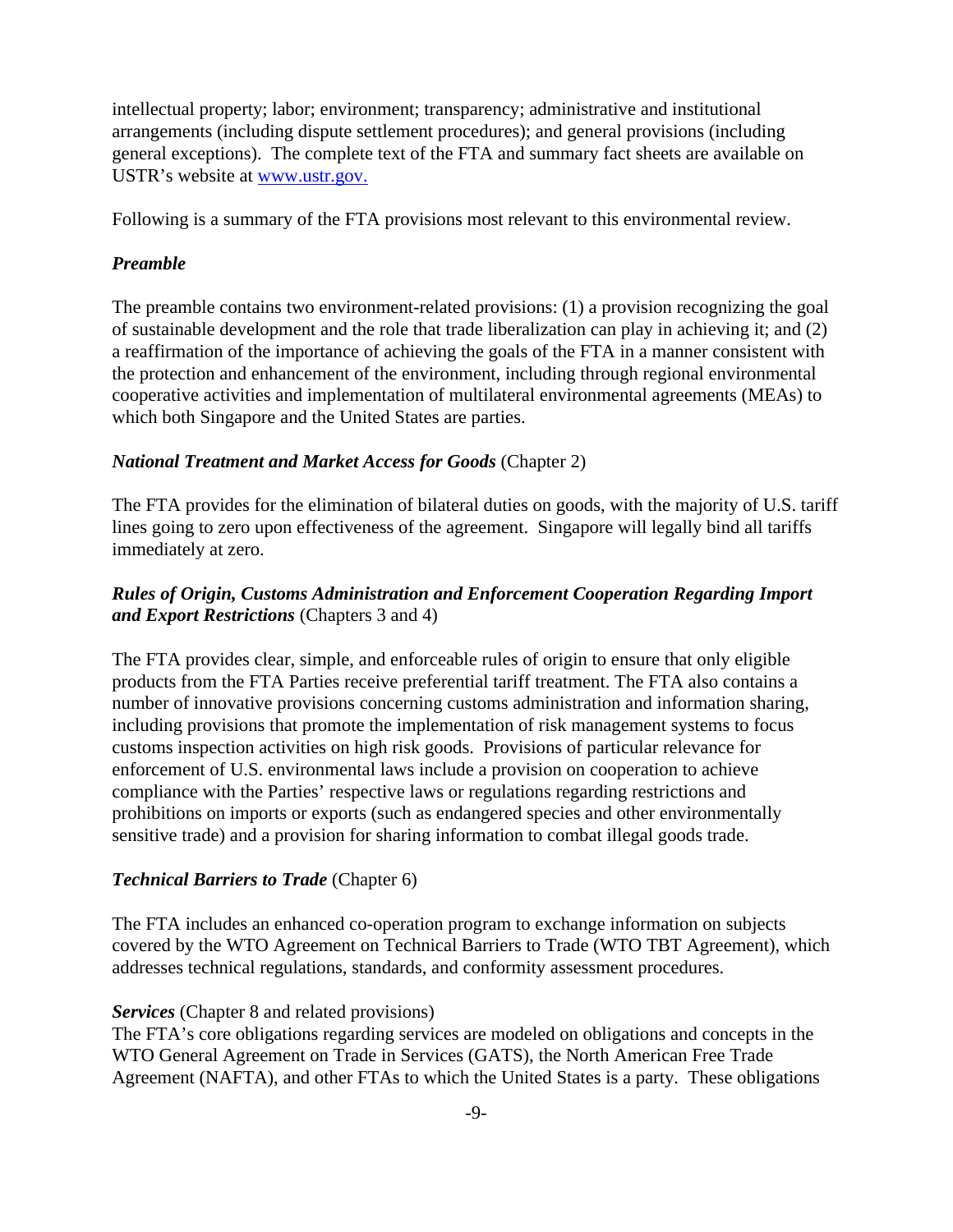apply to cross-border supply of services (such as those delivered electronically, or through the travel of services professionals across borders). Investment to supply services is governed by the Investment Chapter, although a few of the cross-border obligations also apply to services investment. Core obligations include providing for national treatment and most-favored nation treatment for services suppliers in like circumstances and avoiding application of nondiscriminatory measures such as numerical limitations. The Chapter also includes obligations on transparency in regulatory processes. The Chapter excludes services supplied in the exercise of governmental authority, *i.e.*, any service that is supplied neither on a commercial basis, nor in competition with one or more services suppliers.

FTA disciplines will now apply across a broad range of services sectors in Singapore (*see* USTR Fact Sheet, December 16, 2002, at www.ustr.gov). As a result, U.S. service suppliers are afforded substantially improved market access opportunities in Singapore, with some exceptions reflecting areas of sensitivity for Singapore.

#### *Government Procurement* (Chapter 13)

The FTA's Government Procurement Chapter builds on the existing commitments in the WTO Government Procurement Agreement (GPA), which ensures non-discrimination, transparency, predictability, and accountability in the government procurement process and provides appropriate reciprocal, competitive government procurement opportunities to U.S. suppliers in Singapore's government procurement market. The FTA clarifies that the obligations in the Chapter related to technical specifications are consistent with the ability of the Parties to prepare, adopt, or apply technical specifications that promote the conservation of natural resources in government procurement covered by the Chapter. The Chapter also contains exceptions for nondiscriminatory measures necessary to protect human, animal or plant life or health and incorporates the Parties' understanding that the exception includes necessary environmental measures.

#### *Investment* (Chapter 15)

The FTA's Investment Chapter contains standards found in other investment treaties, including non-discrimination provisions obligating each Party to treat investors of the other Party and their investments no less favorably than its own investors and their investments in like circumstances (national treatment) and no less favorably than the investors of other countries and their investments in like circumstances (most-favored-nation treatment). Likewise, the Chapter contains disciplines on imposing specified "performance requirements" on investments of investors as a condition of the investment or during the life of the investment (with appropriate exceptions for non-discriminatory health, safety, and environmental requirements).

The Chapter also incorporates a number of clarifications of traditional investment provisions in accordance with investment objectives in the Trade Act. In particular, the provisions on minimum standard of treatment and expropriation, together with supplementary exchanges of letters, provide more detail and context to the Parties' understanding of these obligations to ensure that they are properly interpreted and applied. The FTA's provisions on investor-State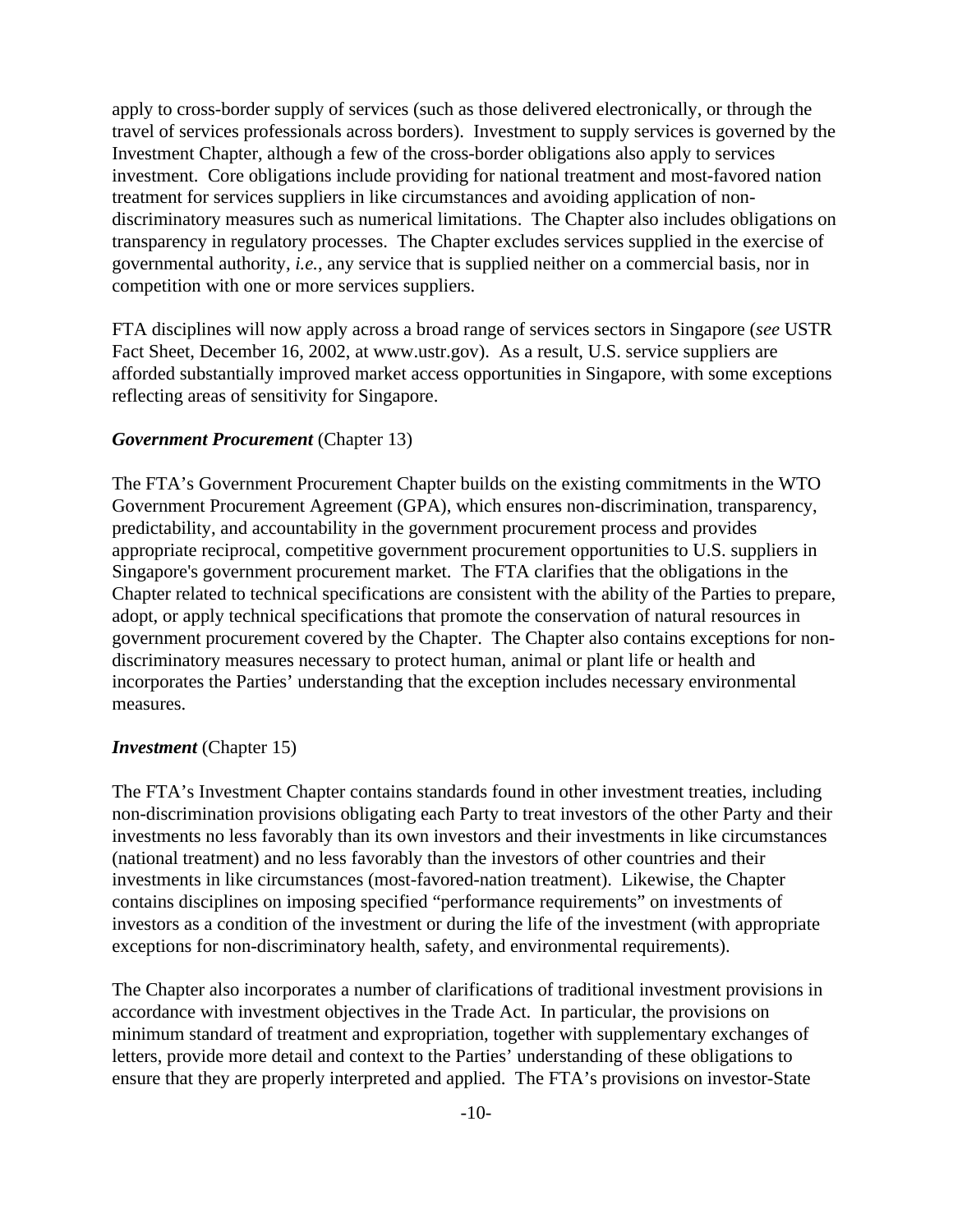dispute settlement procedures (a mechanism allowing an investor to pursue a claim in arbitration against a host government for alleged breach of its investment obligations) include a significant number of innovations to improve the transparency of arbitral proceedings and to help assure that arbitral tribunals properly interpret the FTA's investment provisions.

# *Environment* (Chapter 18)

The FTA's Environment Chapter, in accordance with the Trade Act, includes a number of core obligations under which each Party agrees not to fail to effectively enforce its environmental laws through a sustained or recurring course of action or inaction in a manner affecting trade between them, to provide for high levels of environmental protection, and to not weaken environmental laws to encourage trade or attract investment. The FTA also includes articles on environmental cooperation, procedural guarantees (*e.g.*, commitments by each Party to provide certain basic remedies for violations of its environmental laws, and to provide appropriate public access to environmental enforcement proceedings), and a consultative mechanism for reviewing implementation of the Chapter. In accordance with the Trade Act, the effective enforcement provision is enforceable through the FTA's State-to-State dispute settlement provisions.

In furtherance of the provision on environmental cooperation, the U.S. Department of State has completed negotiation of a Memorandum of Intent on Cooperation in Environmental Matters with the Government of Singapore.

# *Transparency* (Chapter 19)

The FTA's Transparency Chapter, modeled on the NAFTA, requires both Parties, to the extent possible, to publicize their laws and regulations applicable to subjects covered by the FTA in a manner that will allow interested persons to understand the applicable legal requirements and the basis for any decisions taken. Each Party also agrees that, where possible, it will publish proposals for such measures in advance and provide interested persons a reasonable opportunity to comment on them.

# *Dispute Settlement Procedures* (Chapter 20)

The FTA sets out detailed provisions providing for speedy and impartial resolution of State-to-State disputes over the implementation of the FTA. In accordance with the Trade Act, the FTA's core obligation to effectively enforce environmental laws is subject to the dispute settlement provisions. An innovative enforcement mechanism includes monetary assessments as a way to enforce environmental obligations of the FTA in a manner equivalent to the enforcement of other obligations. Special provisions give guidance on factors panels should take into account in considering the amount of monetary assessments in environmental disputes, and provide for assessments to be paid into a fund to be expended for appropriate environmental initiatives. In the event that assessments are not collected, the FTA contemplates backup mechanisms, such as an escrow account or other collection steps, including the suspension of trade benefits where appropriate.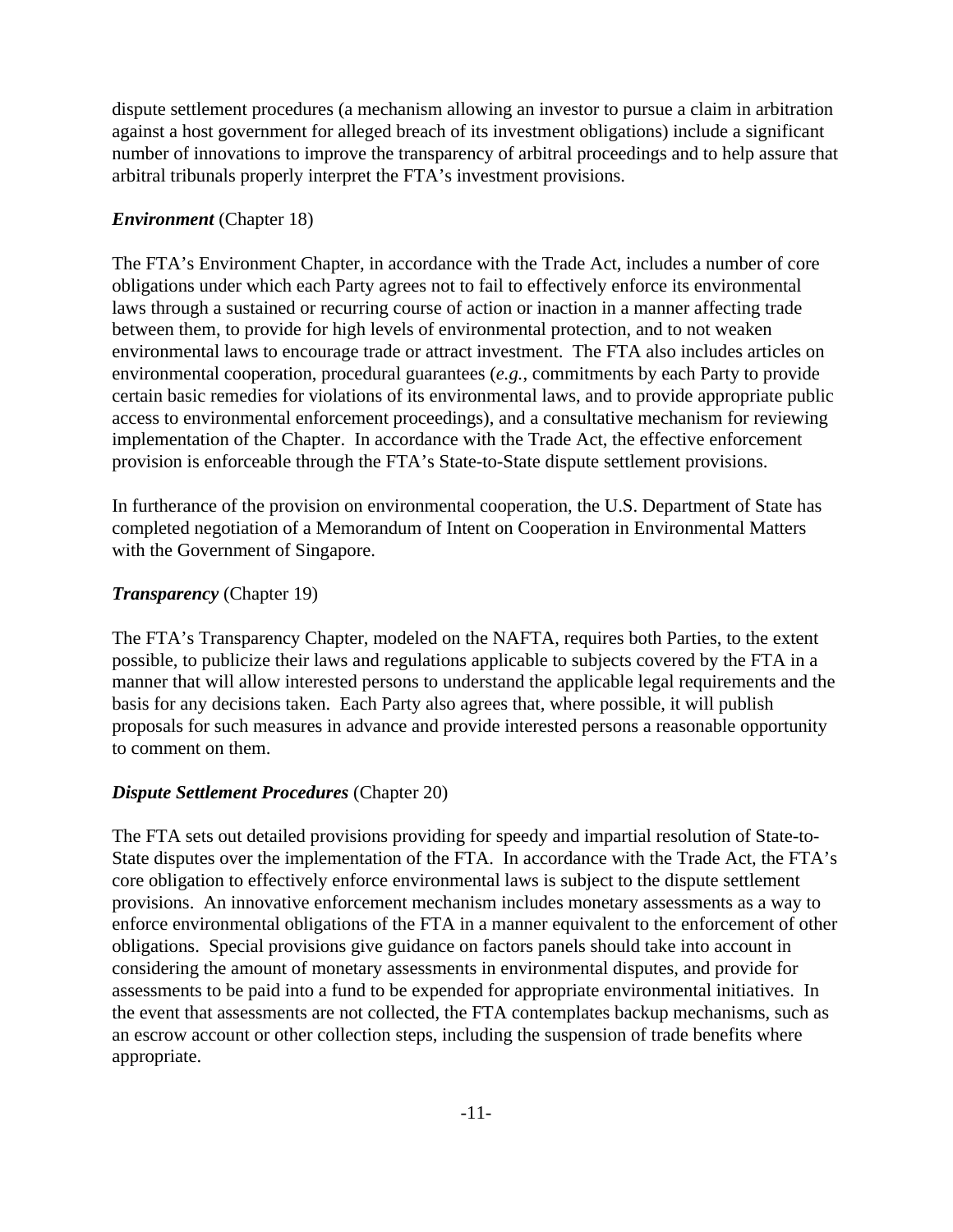The dispute settlement provisions also set high standards for openness and transparency, including provisions for open public hearings, public release of submissions, and rights for interested third parties to submit views.

# *Institutional Provisions* (Chapter 20)

The U.S.-Singapore FTA establishes a Joint Committee composed of government officials to review the FTA's general functioning and consider specific matters related to its operation and implementation with respect to the environment, among other areas. Recognizing the importance of transparency and openness, the Parties reaffirm their respective practices of considering the views of members of the public in order to draw upon a broad range of perspectives in the FTA's implementation. The FTA also provides for the Joint Committee to consider the Parties' respective environmental reviews at its first meeting, with an opportunity for the public to provide views on the FTA's environmental effects.

# *Exceptions* (Chapter 21)

Finally, the FTA provides for exceptions to the obligations contained in specified FTA chapters by incorporating by reference exceptions in other trade agreements, *i.e.*, the General Agreement on Tariffs and Trade 1994 (GATT 1994) and the WTO GATS Agreement. These include exceptions for certain measures that are necessary to protect human, animal or plant life or health (Article XX(b) of the GATT 1994, Article XIV(b) of the WTO GATS Agreement) and related to the conservation of natural resources (*e.g.*, Article XX(g) of the GATT 1994). The FTA specifically reflects the Parties' understanding that environmental measures may fall within the above exceptions. The FTA also incorporates Article XX(d) of GATT 1994, which provides an exception for measures necessary to secure compliance with laws or regulations that are not inconsistent with FTA (which could include measures to ensure compliance with environmental laws if such measures are consistent with the FTA).

# **B. Advisory Committee Reports**

Pursuant to Trade Act requirements (section 2104(e)), advisory committees, including the TEPAC, submitted reports on the Singapore FTA to the President, USTR, and Congress, within 30 days after the President notified Congress of his intent to enter into the agreement. The advisory committees are required to assess whether the FTA achieves the applicable overall and principal negotiating objectives set forth in the Trade Act, and whether the FTA provides equity and reciprocity within the sectoral or functional area of the particular committee.

A majority of TEPAC members advised that the Singapore FTA meets the Trade Act's negotiating objectives with respect to the environment. The majority noted with satisfaction that environmental provisions are now integrated into the body of free trade agreements, helping to assure that environmental considerations will be taken into account in these agreements. With a few caveats, a majority also noted that the FTA's provisions on investment and dispute resolution are an improvement over those in the NAFTA. The majority expressed some concern that environmental cooperative activities might not be adequately funded. Some TEPAC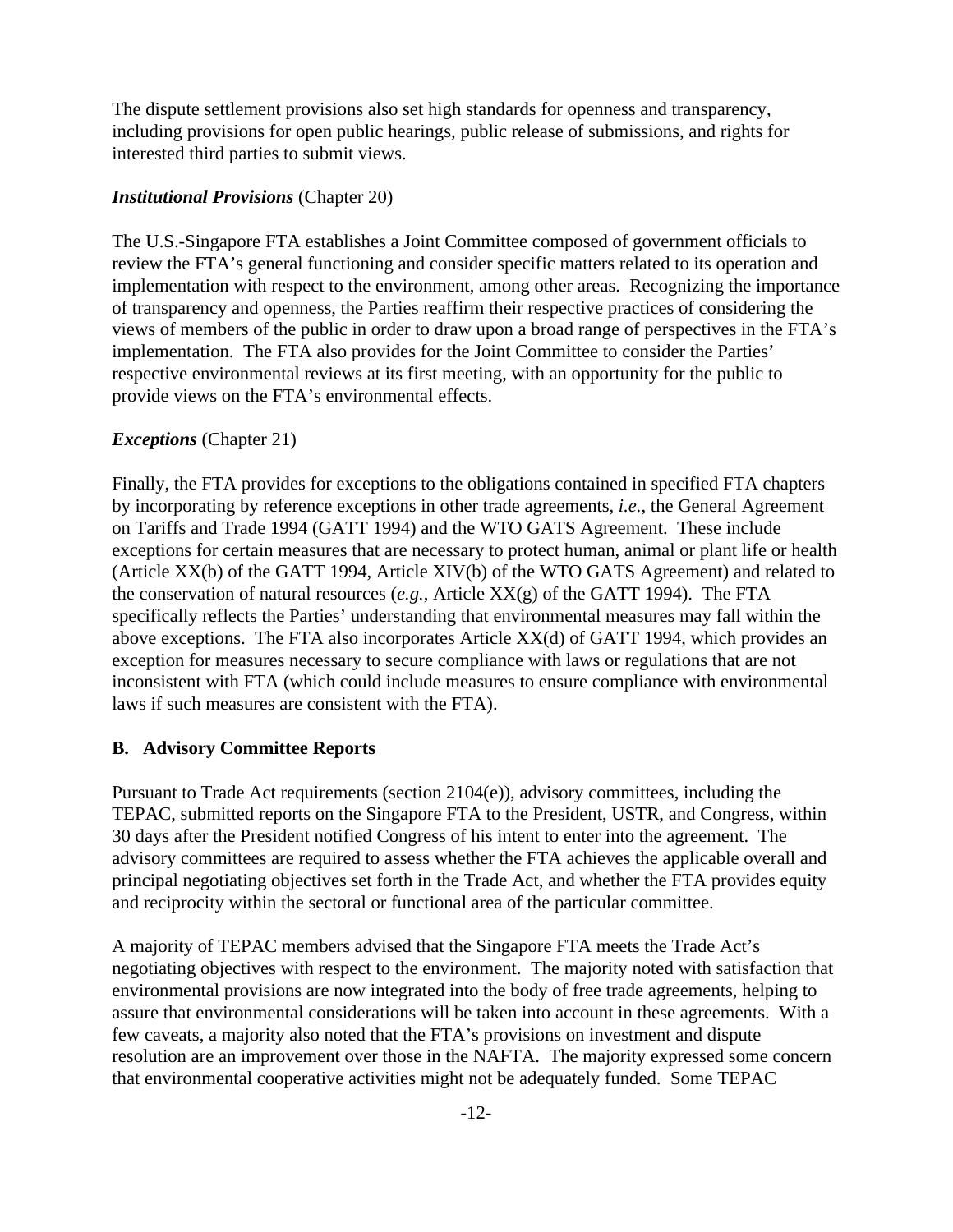members expressed minority views on several matters, in particular regarding the FTA's investment provisions. One member expressed a view that the investment provisions unnecessarily weakened investors' rights, while other members concluded that the investment provisions were inadequate to protect our ability to regulate on environmental matters. The TEPAC report is available on USTR's website at www.ustr.gov.

# **III. DETERMINATION OF SCOPE OF REVIEW**

To determine the scope of this review, the Administration considered information provided by the public, advice of the TEPAC and other advisory committees with relevant expertise, and input from environmental, trade, and investment experts within federal agencies. We also took account of the fact that Singapore was conducting its own environmental review of the potential agreement. (Singapore's review is available at www.env.gov.sg.) Throughout the review process, the Administration considered relevant environmental information and analysis in developing U.S. negotiating positions, so as to ensure that insights from the review were appropriately taken into account.

# A. **Public and Advisory Committee Outreach and Comments**

The review was formally initiated by publication of a notice in the Federal Register, which requested public comment on the scope of the review. *See* 65 Fed. Reg. 71,197 (Nov. 29, 2000); 65 Fed. Reg. 80,982 (Dec. 22, 2000) (extending public comment period). Because the negotiating schedule was extended beyond what was originally anticipated, the Administration provided a supplemental opportunity for public comments, *see* 67 Fed. Reg. 8833 (Feb. 26, 2002). We also held a public hearing to discuss issues raised in connection with the FTA, including environmental issues. See 67 Fed. Reg. 9349 (Feb. 28, 2002).<sup>2</sup>

*In response to these opportunities relatively early in the negotiations, TEPAC and a number of public commentators identified several environmental issues in connection with the proposed FTA. In particular, they called the Administration's attention to Singapore's role as a significant transit center for environmentally sensitive trade: wildlife and wildlife products, including endangered species; ozone depleting substances; timber and wood products; and live fish for consumption and aquariums. The comments raised concerns that some of this trade may be in violation of commitments under relevant international agreements, e.g.*, the Convention on International Trade in Endangered Species of Wild Fauna and Flora (CITES) and the Montreal Protocol on Substances that Deplete the Ozone Layer (Montreal Protocol). Commentators also suggested that even "legal" trade of certain wildlife products should be examined to ensure that it is consistent with principles of sustainable development. In addition, some commentators raised concerns that the FTA could lead to increased ship and air traffic between the two countries, thereby increasing the potential for emissions of pollutants and for spills of hazardous cargoes.

 $\overline{a}$ 

<sup>2</sup> A list of the environment-related comments and testimony is provided in Annex III to the Draft Environmental Review.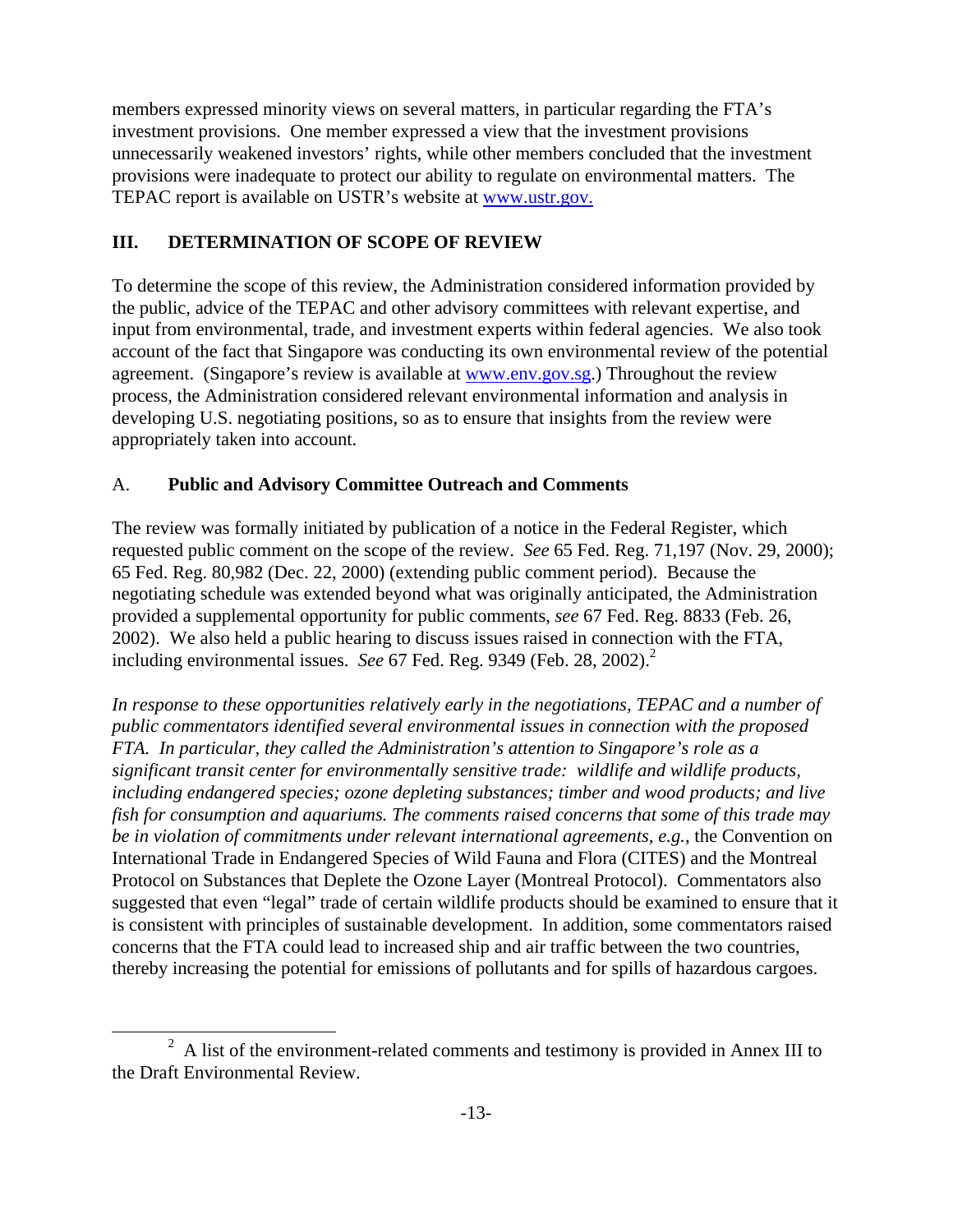Other comments focused on the potential environmental benefits of increased market access for cleaner, more efficient goods and, more significantly, services from the United States. These comments stressed Singapore's potential as a center for transmitting these goods and services throughout Southeast Asia.

Concerning possible impacts on U.S. environmental laws and regulations, several commentators urged the Administration to include core environmental obligations in the body of the trade agreement. Others contended that the FTA was not the proper forum for addressing environmental concerns. Some commentators also suggested that the FTA contain specific provisions reaffirming the two countries' obligations under multilateral environmental agreements to which they are both parties.

Some commentators also raised specific concerns with the proposed inclusion of an investment chapter in the FTA, particularly with regard to inclusion of a mechanism for investors to bring disputes with governments before arbitral tribunals ("investor-State mechanism") and the potential for investment concerns to override environmental protection. Other commentators stated that robust investment protection is essential to any FTA.

The Administration made its Draft Environmental Review of the proposed Singapore FTA available for public comment on August 14, 2002, with a request for comments by September 20, 2002 to ensure timely input into the negotiations. 67 Fed. Reg. 53,035. We received six comments (*see* Annex IV). Three comments addressed issues concerning investment generally, and were not specific to the Singapore FTA. Another comment, submitted by a TEPAC member, noted approvingly that the Draft Environmental Review showed the potential for significant economic benefits to both the United States and Singapore, with little or no environmental cost to the United States. Two comments, received toward the end of the negotiations, provided further information and views concerning Singapore-specific environmental issues discussed in the Draft Environmental Review, including trade in endangered species, ornamental fish, illegal logging, climate change impacts and energy, and toxics.

# **B. Scoping Process Regarding Economically-Driven Environmental Impacts**

The Guidelines provide that the review shall examine "the extent to which positive and negative environmental impacts may flow from economic changes estimated to result from the trade agreement." Guidelines, Section V.C.1, 65 Fed. Reg. at 79,446. The Administration considered available economic information in determining whether any significant potential environmental effects were likely to be associated with the predicted economic changes. As discussed below, *see* Section IV, we did not identify any such effects. However, we concluded that the issues raised in connection with wildlife, endangered species and other environmentally sensitive trade warranted closer scrutiny. We also selected the environmental technology sector for more indepth review.

# C. **Scoping Process Regarding Regulatory Impacts**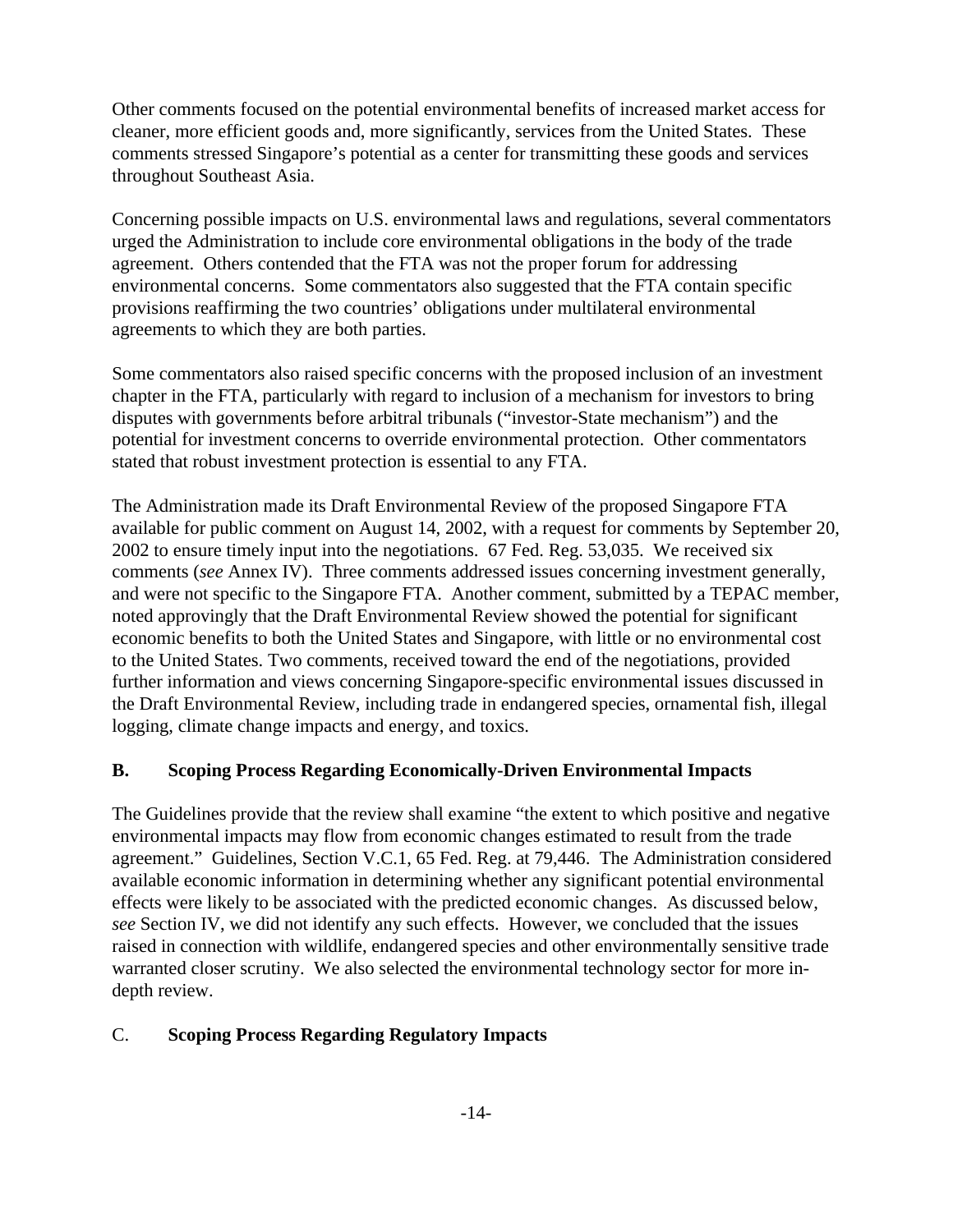Concerning possible regulatory impacts (*see* Guidelines, Section V.B, 65 Fed. Reg. at 79,446), the Administration examined the United States' negotiating proposals for each chapter of the proposed agreement. In each case, we compared the proposals with current U.S. obligations that would prevail in the absence of the agreement. We also considered alternative approaches and relevant environmental analysis during the interagency process for developing the proposals. The Administration sought to identify provisions that could affect, positively or negatively, the ability of federal, state, local or tribal governments to enact, enforce, or maintain U.S. environmental laws and regulations. The Administration also considered provisions affecting our ability to fulfill international obligations or participate in international cooperative fora.

The Administration found that many chapters of the FTA  $-e.g.,$  financial services, e-commerce, safeguards, competition -- did not raise significant environmental issues. Certain other trade obligations, such as those relating to technical barriers to trade (TBT) and sanitary and phytosanitary (SPS) measures, can have environmental significance. However, the TBT Chapter of the FTA does not alter the obligations to which the United States has agreed in the WTO TBT Agreement. The FTA does not include an SPS Chapter. Accordingly, the Administration concluded that these areas need not be addressed in the written review. Members of the public interested in a fuller discussion of these issues are referred to the Draft Environmental Review of the U.S.-Chile FTA (*see* http://www.ustr.gov/environment/environmental.shtml at 72-74). More information on the WTO SPS and TBT Agreements is also available in the GATT Uruguay Round Statement of Administrative Action (1994) and the Uruguay Round Report on Environmental Issues (1994).

We found that the environmental implications of the provisions on environment (along with associated provisions such as dispute settlement), investment, enforcement and informationsharing regarding customs and import-export laws, and services warranted some discussion in the written review. Accordingly, the Draft Environmental Review provided some discussion of those provisions that had been tabled with Singapore at the time the Draft was released (*i.e.*, services, customs enforcement and information-sharing). Because the FTA's core services provisions are similar to those in the GATS, the NAFTA, and other FTAs to which the United States is a party, the Administration concluded that it was not necessary to have a further discussion of the potential environmental regulatory impacts of the FTA's services provisions in this Final Environmental Review.<sup>3</sup> The regulatory implications of the FTA's environment, *investment, and enforcement and information-sharing provisions are examined below.*

# *D. Scoping Process Regarding Global and Transboundary Impacts*

 $\overline{a}$ 

*Section 5(b) of the Order provides that "as a general matter, the focus of environmental reviews will be impacts in the United States," but "[a]s appropriate and prudent, reviews may also* 

 $3$  Comments received concerning the environmental implications of the current negotiations in the WTO regarding the GATS are being considered in the separate environmental review of WTO Doha Multilateral Trade Negotiations and Agenda. *See* 66 Fed. Reg. 20,846 (April 25, 2001), 67 Fed. Reg. 34,750 (May 15, 2002).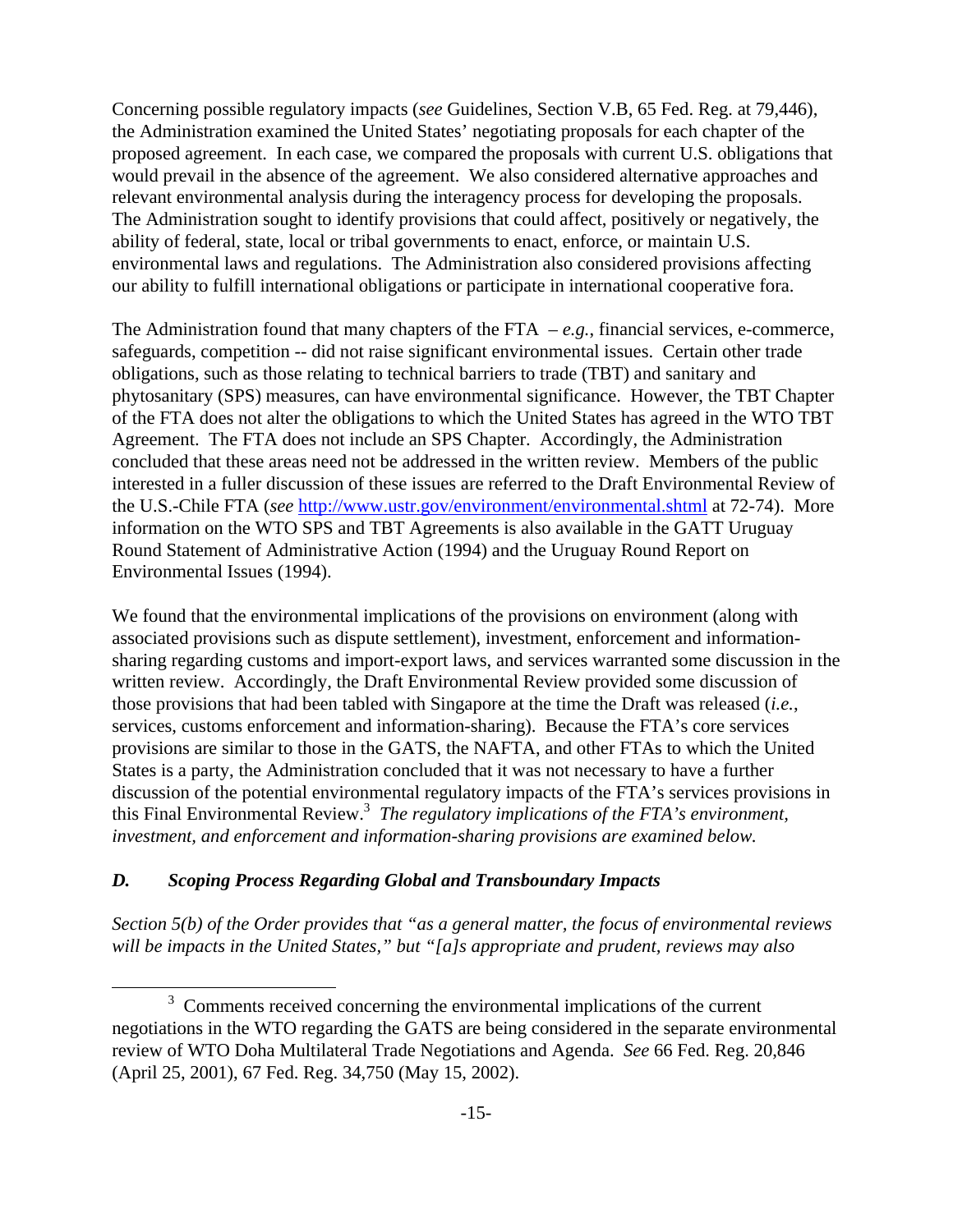*examine global and transboundary impacts." The Guidelines state that potential global and transboundary impacts should be considered as part of the scoping process for every review, and provide guidance concerning particular factors to take into account. Guidelines, Section IV.B.5, 65 Fed. Reg. at 79,446.* 

*In this review, in considering possible global and transboundary impacts, the Administration considered a number of factors, including Singapore's decision to conduct a review of potential environmental effects within its region and the comments submitted by TEPAC, environmental NGOs, the business community, and other interested members of the public. As discussed above, see* Section III.B, we concluded that the potential impacts of the FTA on wildlife, endangered species, and other environmentally sensitive trade should be examined in greater depth. This area has implications both within the United States (regarding enforcement of U.S. environmental laws) and for U.S. interests in the global environment. The review will also inform the Administration's consideration of possible cooperative activities with Singapore, which are expected to have positive impacts in Singapore and the Southeast Asia region.

# **IV. POTENTIAL ECONOMIC IMPACTS OF THE FTA**

### A. **Singapore's Economy**

Singapore is a city-state of approximately 4.2 million people, of which 785,000, or 19 percent, are foreigners. Located adjacent to one of the world's busiest shipping lanes, its economy is heavily dependent on both imports and exports. Singapore's total imports and exports exceed its Gross Domestic Product (GDP). Singapore reports that its GDP in 2002 was approximately \$87 billion (nearly 1 percent of U.S. GDP of 10.4 trillion), while its total trade (exports plus imports) was \$241 billion. Singapore's GDP per capita in 2002 was \$20,887, whereas the GDP per capita in the United States was \$36,194. Singapore's GDP growth rate has decelerated from the high annual rates seen from 1965-97, in part due to regional and global economic effects, but also due to the maturation of Singapore into a developed country. In 2001, real GDP declined 2 percent, but recovered in 2002 to show positive growth of 2.2 percent. Just over two-thirds of GDP is generated in the services sector.

Singapore is an open economy with long-standing policies designed to promote free trade and investment. It has an investment regime actively promoting foreign inflows of both human and financial capital, as well as virtually no applied tariffs. Singapore is a leading advocate of trade and investment liberalization in both the Association of Southeast Asian Nations (ASEAN) and the Asia-Pacific Economic Cooperation (APEC) fora. It is a regional hub for Asian trade, with more than 45 percent of its total exports consisting of re-exports of products from other countries. In 2002, its total exports (including re-exports) to the world totaled \$125 billion and its total imports measured \$116 billion. Singapore's trade balance with the rest of the world (including re-exports to other countries) was a surplus of nearly \$9 billion in 2002.

### B. **Bilateral Trade and Investment**

Singapore is currently the United States' twelfth largest goods trading partner, with \$31 billion in two-way goods trade during 2002. U.S. goods exports to Singapore in 2002 were \$16.2 billion,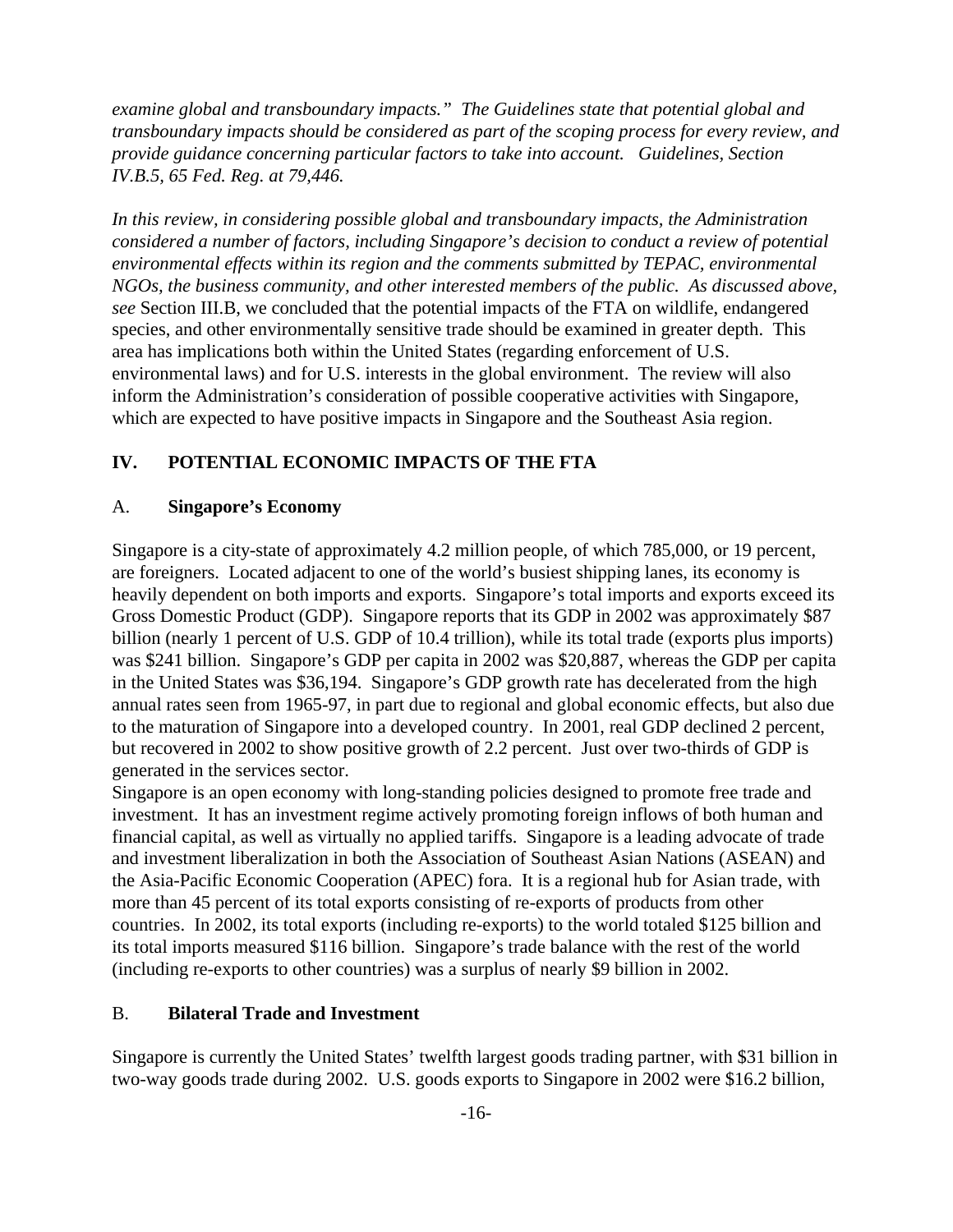down 8.1 percent (\$1.4 billion) from 2001. U.S. exports to Singapore accounted for 2.3 percent of overall U.S. exports in 2002. The top U.S. export categories (2-digit HS) in 2002 were: machinery (\$4.2 billion); electrical machinery (\$3.8 billion); aircraft (\$2.8 billion); and optic and medical instruments (\$1.0 billion). Singapore was the United States' sixteenth largest source of imports in 2002. U.S. imports from Singapore totaled \$14.8 billion in 2002, a 1.4 percent decrease (\$207 million) from 2001. U.S. imports from Singapore accounted for 1.3 percent of overall U.S. imports in 2002. The five largest import categories in 2002 were: machinery (\$8.0 billion); electrical machinery (\$2.4 billion); organic chemicals (\$1.6 billion); special other, i.e., repaired products (\$921 million); and optic and medical instruments (\$756 million). The U.S. goods trade surplus with Singapore was \$1.4 billion in 2002, a \$2.8 billion swing from the \$1.4 billion trade deficit in 2000.

U.S. trade in services with Singapore (exports and imports) is 19 percent of the level of U.S. merchandise trade with Singapore. U.S. exports of private commercial services (i.e., excluding military and government) to Singapore were \$4.1 billion in 2001 (latest data available), 8.7 percent (\$391 million) less than 2000. Other private services, and royalties and licensing fee categories, accounted for most of U.S. exports in 2001. U.S. imports of private commercial services (i.e., excluding military and government) were \$2.0 billion in 2001 (latest data available), down 12.5 percent (\$287 million) from 2000. Other transportation, other private services, and tourism categories accounted for most of U.S. services imports from Singapore. The United States registered a services trade surplus of \$2.1 billion with Singapore in 2001.

The stock of U.S. foreign direct investment (FDI) in Singapore was \$27.3 billion in 2001 (latest data available), a 6.5 percent increase from 2000. U.S. direct investment in Singapore is primarily concentrated in the manufacturing, finance, and petroleum sectors. The stock of Singapore FDI in the United States was \$6.5 billion in 2001 (latest data available), down 16 percent from 2000. Singapore's FDI in the United States is reported in the Manufacturing and real estate sectors.

# **C. Barriers to Goods Trade**

With the exception of four tariff lines covering beer and certain alcoholic beverages, Singapore imposes no tariffs on imported goods. However, for social and/or environmental reasons, Singapore levies high excise taxes on distilled spirits and wine, tobacco products, motor vehicles (all of which are imported), and gasoline. Singapore also maintains three export promotion programs available to both domestic and foreign firms. These are known as the Trade Incentives Program, the Double Taxation Deduction (to compensate for foreign taxation of corporate income), and the Production for Export Scheme. Singapore has notified the WTO that the Double Taxation Deduction will be phased out by 2003 and that it is no longer accepting applications for the Production for Export Scheme.

U.S. duties on imports from Singapore are less than 1 percent on average, with the preponderance of those duties falling on textiles and apparel. Imports of apparel from Singapore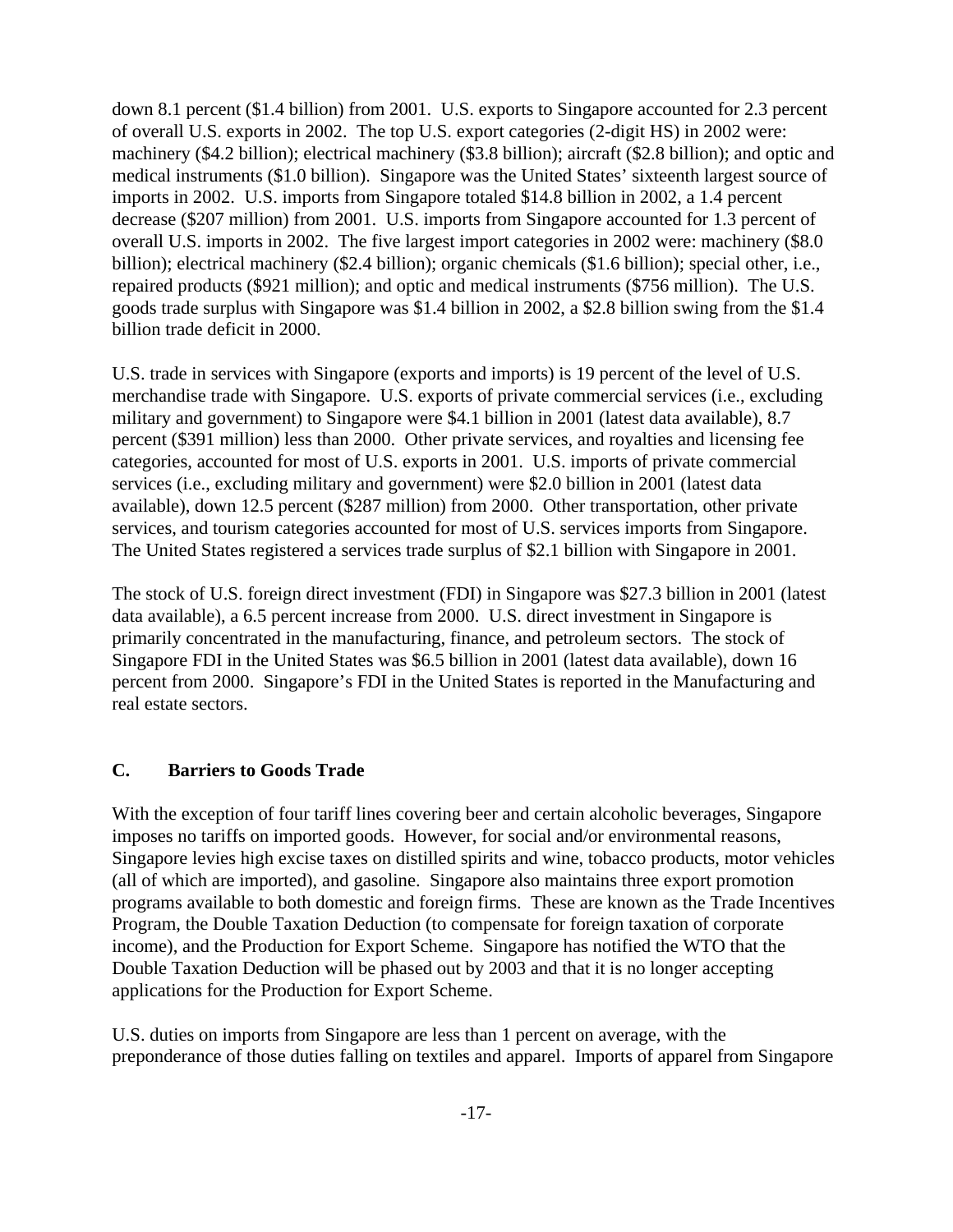are also subject to quotas that will be removed in 2005 under the WTO Agreement on Textiles and Clothing.

# D. **Potential Economy-Wide Impacts of the FTA**

-

According to an independent study using the Michigan Model of World Production and Trade to predict economic effects of various free trade agreements, the Singapore FTA would boost global welfare by \$25.1 billion.<sup>4</sup> In absolute terms, most of this positive welfare effect would be enjoyed *by the United States (\$17.5 billion, or 0.19 percent of GNP). Singapore's welfare would increase by \$2.5 billion (3.4 percent of GNP). Changes in the pattern and magnitude of trade attributable to the FTA will not have significant effects the U.S. economy. Possible effects on U.S. employment are addressed in the Administration's review of employment impacts pursuant to section 2102(c)(5) of the Trade Act.* 

*A second study using a number of computable general equilibrium (CGE) models predicts that a U.S.-Singapore FTA would result in an increase in Singapore's welfare equal to 0.7 percent of its GDP, with no detectable change in U.S. welfare as a percentage of U.S. GDP.*<sup>5</sup>  *(In contrast to a partial equilibrium approach, which looks at changes in a specific sector or sectors, a CGE model attempts to examine the interaction of the full range of markets and industries throughout an economy at a point in time.) Singaporean exports to the world would increase by 0.88 percent; U.S. exports to the world would increase by 0.17 percent; Singaporean imports from the world would increase by 0.92 percent; and U.S. imports from the world would rise by 0.16 percent.*

# *E. Conclusions Regarding Economically-Driven Environmental Impacts*

*Although the economy of Singapore is substantial, the Administration determined that the impact on total U.S. goods imports, goods exports, or production would likely be relatively small, and therefore that the environmental impacts in the United States resulting from the changes in goods trade flows as a result of the FTA would not be significant. For similar reasons, we concluded that the potential for overall increases in pollutant emissions and spills of hazardous materials as a result of increased goods trade attributable to the FTA (as suggested by some public comments) was not likely to be significant. While it is conceivable that there could be instances in which these or other environmental impacts could be concentrated regionally or sectorally in the United States, neither the public comments nor the Administration could identify any such instances. Singapore's environmental review addresses any potential impacts of the FTA in Singapore.*

<sup>&</sup>lt;sup>4</sup> Drusilla Brown, Alan Deardorff, and Robert Stern, "Multilateral, Regional, and Bilateral Trade-Policy Options for the United States and Japan," University of Michigan School of Public Policy Discussion Paper No. 490 (December 16, 2002) (available at http://www.spp.umich.edu/rsie/workingpapers/wp.html).

<sup>&</sup>lt;sup>5</sup> Robert Scollay and John P. Gilbert, "New Regional Trading Arrangements in the Asia Pacific," Institute for International Economics, Washington, D.C. (May 2001).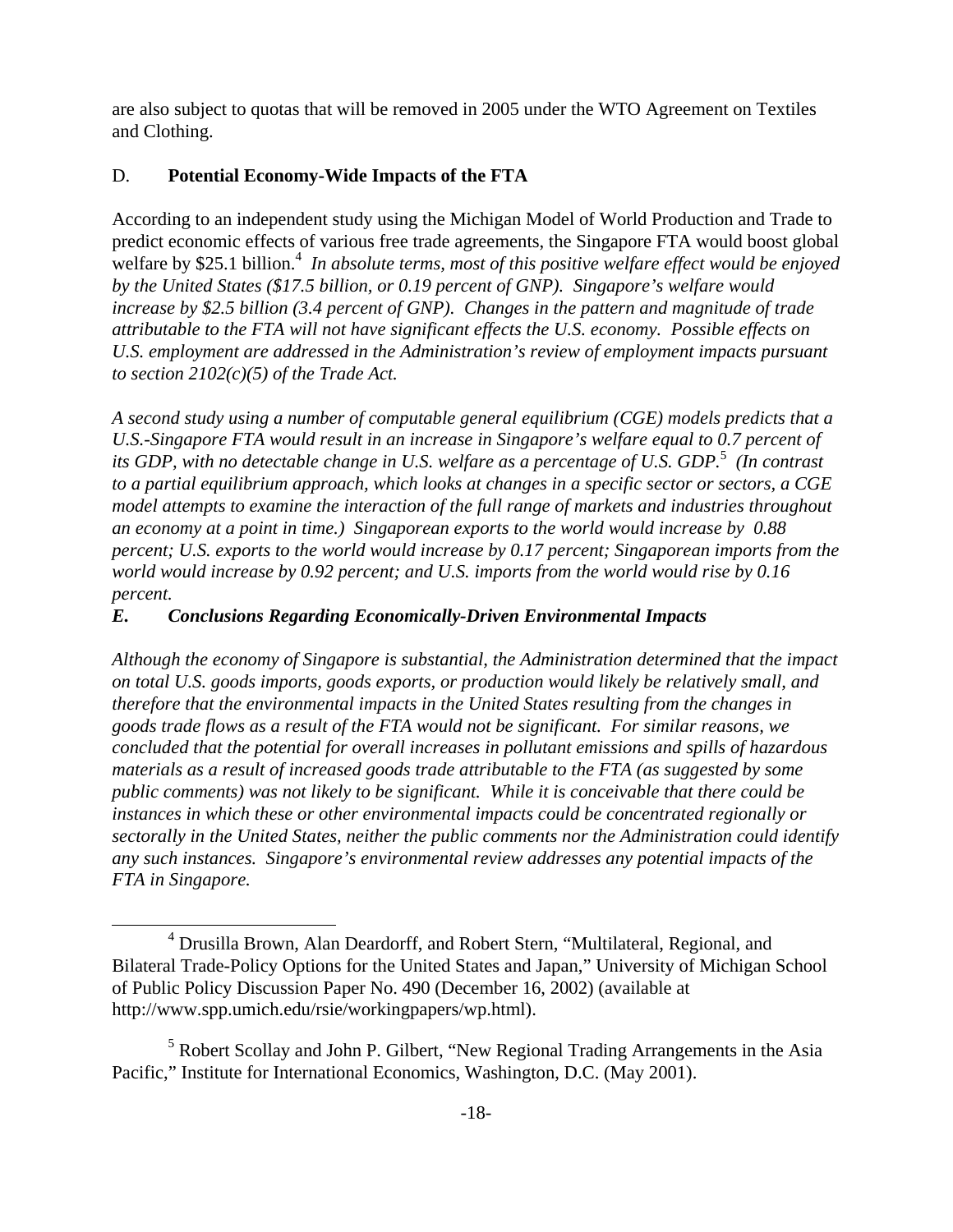*While liberalization of services could be expected to have greater economic impact, the Administration could not identify any environmentally sensitive sectors in the United States likely to be affected by such impacts. The United States already allows substantial access to foreign service providers, including in environmentally sensitive areas (e.g.*, tourism, maritime shipping, and services incidental to energy distribution). As a general matter, the U.S. market access commitments for the Singapore FTA do not go beyond access provided under the NAFTA or the GATS depending on the particular obligation. Further, Singapore did not make any requests regarding U.S. non-conforming measures (*i.e.*, measures the United States has excluded from the services obligations) related to environmental regulation.<sup>6</sup>

# **V. ADDITIONAL ECONOMICALLY-DRIVEN ENVIRONMENTAL IMPACTS SELECTED FOR REVIEW**

While environmental impacts of predicted economic changes attributable to the FTA in the United States are expected to be minimal, the Administration nevertheless identified, early in the negotiations, several environmental issues that warranted further consideration. In identifying and analyzing these issues, the Administration drew on public comments and TEPAC advice, as well as on expertise within federal agencies, and information provided by Singapore. The analysis of these issues is described in greater detail in the Draft Environmental Review of the FTA (available at www.ustr.gov/environment/environmental.shtml). The analysis documented in the Draft Environmental Review, and public comments on that document helped to inform, *inter alia*, the Administration's consideration of provisions in the FTA, as well as its discussion of opportunities for environmental cooperation activities with Singapore.

# *A.* **Trade in Legally Protected Endangered Species**

-

Public comments identified the possible effects of the U.S.-Singapore FTA on wildlife trade as an area of concern. Although Singapore has little native wildlife within its jurisdiction, it has been a significant wildlife consumer, importer, and re-exporter for decades, as well as one of several major transit points for wildlife moving to, from, and within Asia. Singapore also imports wildlife products from, and re-exports them to, the United States.

A core element of the legal framework for international trade in wildlife is CITES, a multilateral environmental agreement to which 160 countries, including both the United States and Singapore, are Parties. The Parties to CITES agree to cooperate to protect certain species of wild flora and fauna against over-exploitation through international trade.

<sup>6</sup> For a fuller discussion of environmental services, *see* Section V.C.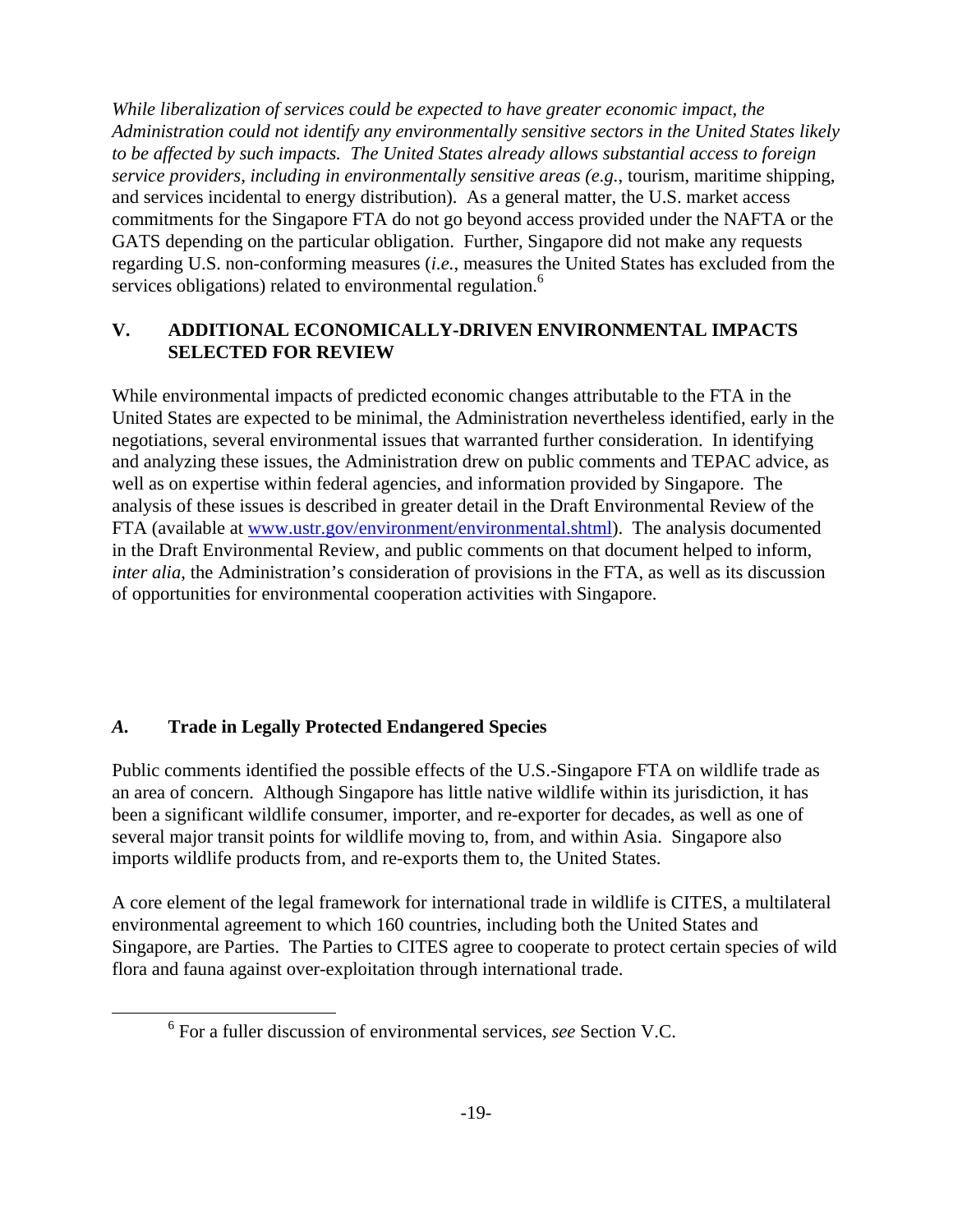Singapore became a Party to CITES in 1987 and enacted the Endangered Species (Import and Export) Act in 1989 as its domestic implementing legislation for CITES, in combination with the pre-existing Animals and Birds Act and the Control of Plants Act. At the March 2002 meeting of the CITES Standing Committee, the CITES Secretariat reported that Singapore had amended its laws so as to meet all CITES requirements. The United States became a Party to CITES in 1975 and implements it through the Endangered Species Act (ESA). For certain species, the United States has also enacted domestic measures that are stricter than those required by CITES. For further information concerning the legal framework and background on Singapore wildlife trade, *see* Draft Environmental Review (www.ustr.gov/environment/environmental.shtml at 18-21).

During the negotiations, the Administration had extended discussions with the GOS concerning its system for monitoring and control of shipments of endangered species that were transshipped (*i.e.*, "through" transshipment, without a Singapore consignee) or in transit through Singapore. In particular, it was not clear whether Singapore's legal authority to take enforcement action extended to shipments that were transshipped or in transit, as opposed to those that entered Singapore itself. We also examined U.S. authorities in this area and the manner in which transshipment is treated in the context of CITES (*see* Draft Environmental Review at 19-20). As a result of these discussions, the Parties exchanged information concerning their respective enforcement authorities over such shipments. The Parties concluded that such enforcement authorities were adequate and that no further measures were warranted. The issue is also discussed in the GOS Draft Environmental Review Report on the FTA (www.env.gov.sg., Section 5.2.3 at 35-36).

Illegal trade. Public comments raised concerns that illegally harvested and/or traded wildlife products -- including products traded in violation of CITES -- have moved into or through Singapore. In the late 1970s and early 1980s, for example, Singapore was a major transit point for rhino horn from East Africa, where poaching for horns has reduced rhino populations to dangerously low levels. Although there is evidence to suggest that Singapore has played a significant role in the illegal trade of wildlife due to its position as a transit country for Asia and as a consumer of wildlife, the Administration believes that increasing cooperation between Singapore and the United States helped result in a declining number of problems and more effective enforcement of the CITES commitments of both countries.

### *Potential Impacts of the FTA*

Singaporean tariffs on all U.S. exports of wildlife products are already zero. Similarly, U.S. tariffs on Singaporean exports of wildlife products are generally at zero. Thus, the FTA's tariff provisions are not expected to have a significant impact on bilateral trade in such products. While both the general problem of illegal wildlife trade and a specific solution are beyond the scope of the FTA, customs and information sharing provisions in Chapter 4 of the FTA are expected to contribute positively to U.S. and Singaporean efforts to improve the tools available for the two nations' authorities to work cooperatively in enforcing their respective laws governing illegal trade in wildlife. *See* Section VI.C below. Moreover, the environmental cooperation framework associated with the FTA provides an opportunity for the United States to explore with Singapore further opportunities for cooperation in addressing illegal trade.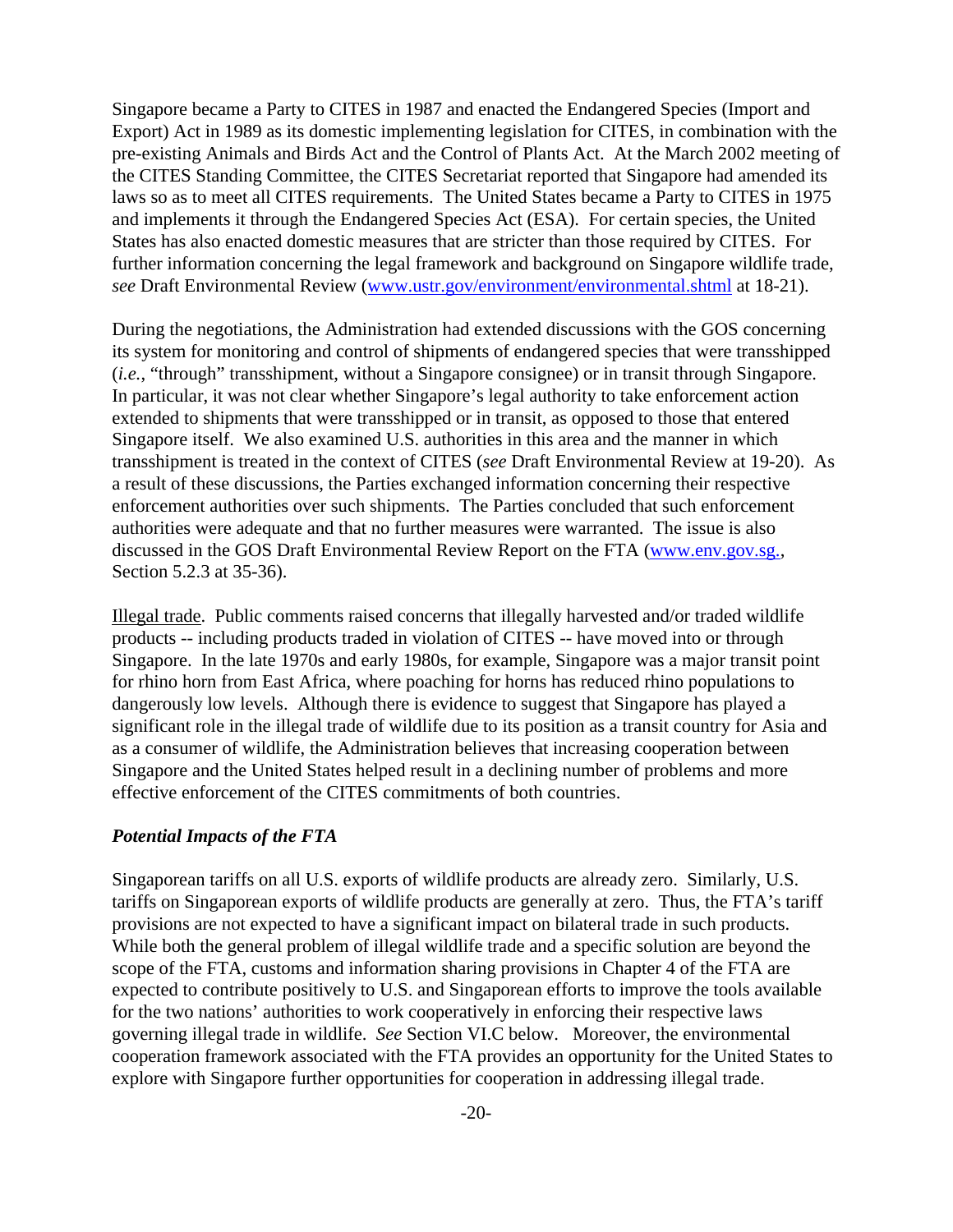### B. **Other Environmentally Sensitive Trade**

### *Ozone-Depleting Substances*

### As described in the Draft Environmental Review

(www.ustr.gov/environment/environmental.shtml at 22), public comments raised concerns that ozone-depleting substances are being imported into Singapore and suggested that developed countries precluded from exporting newly produced chloroflurocarbons (CFCs) under the Montreal Protocol may be sending them to Singapore to take advantage of Singapore's status as a "developing country" under Article 5 of the Protocol. Agencies on the TPSC with relevant expertise reviewed the situation in light of these comments, but did not receive sufficient or specific information to enable them to address the issue. The Draft Environmental Review encouraged the public to provide further comment and information. No comments were received.

We discussed this matter with the GOS, and the GOS has addressed it in its review of the U.S.- Singapore FTA. That review states that Singapore does not produce new CFCs and has banned the import of CFCs, so that concerns over the production and export of newly produced CFCs should not arise. GOS Draft Environmental Review Report (www.env.gov.sg, section 5.2.2 at 33-34). The GOS' review also notes that Singapore is no longer dependent on CFCs (having phased out the consumption of CFCs and other ozone-depleting substances ahead of the schedule for developing countries), and that there is thus little demand for used CFCs. *Id*. at 34. As with wildlife trade, both the customs and information sharing provisions of the FTA and the environmental cooperation framework associated with the FTA proved opportunities to explore cooperation with Singapore in addressing illegal trade in CFCs.

# *Illegal Logging*

Public comments raised concerns that timber harvested illegally in other Asia-Pacific countries may be transshipped through Singapore. Illegal timber harvesting is receiving increasing international attention for its impact on the environment as well as on the economic and social benefits of forests at the local, regional, and global levels. While illegal logging is primarily an issue of domestic governance, international trade can play a role in stimulating, enabling, or rewarding illegal activities in a number of Asia-Pacific countries where illegal logging has been identified as a significant cause of deforestation.

The FTA is not expected to result in significant shifts in the pattern of timber trade through Singapore. Tariffs on wood products are already low and market access commitments under the FTA are expected to have little impact on direct U.S.-Singapore trade. Moreover, the FTA's rules of origin disciplines will ensure that the FTA does not affect U.S. imports of forest products originating elsewhere and transiting through Singapore.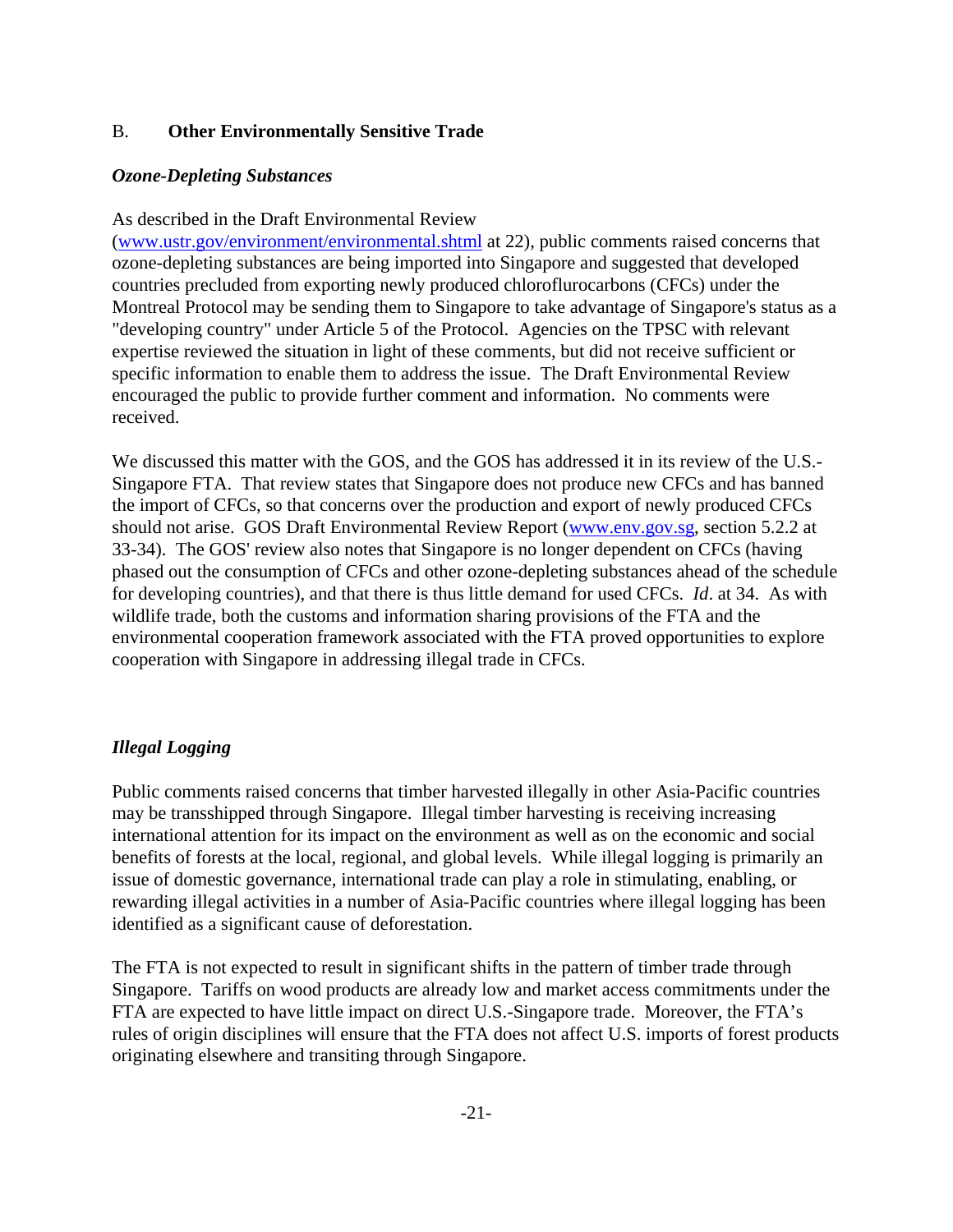In addition, the environmental cooperation framework associated with the FTA may serve as a vehicle for exploring options to strengthen the monitoring and control of transshipped and transit items. It should also be noted that other Administration activities are addressing the issue of illegal logging more comprehensively. *See* Draft Environmental Review (www.ustr.gov/environment/environmental.shtml at 23).

# *Ornamental Fish*

Public comments expressed concern about ecologically destructive harvesting of ornamental marine fish (most of which are not protected by CITES) in Southeast Asia for the aquarium trade. While no such harvesting takes place in Singaporean waters, Singapore has been a major reexporter of such fish from other Asian countries to the United States. Public comments also noted concerns associated with Live Reef Food Fish (LRFF).

The Administration examined these issues but could not identify any link to the FTA. Tariffs on ornamental fish in both the United States and Singapore are already zero; therefore, the FTA is not expected to have a direct impact on this trade. However, the FTA's information sharing provisions may assist the two countries in obtaining data on the trade, which will help them in efforts to assure the trade is sustainable. Further, concerning the LRFF issue, most LRFF are harvested from the Pacific islands, Australia, Southeast Asia and the Indian Ocean, and sent by air or boat directly to major markets. The United States is currently a very small market for LRFF, and very little of this trade is transshipped through Singapore, as the delay would increase mortality rates. We also note that the United States, along with other countries, is more appropriately addressing the LRFF issue through other cooperative mechanisms (*e.g.*, through APEC).

# **C. Environmental Technologies**

Environmental technologies, *i.e.*, environmental goods and services, can improve citizens' quality of life and economic well-being, enhance economic efficiency, and foster environmentally sound business practices by helping control and mitigate air, water, and soil pollution. The broad sector of environmental technologies includes the following sub-sectors: water and wastewater treatment; air pollution control; solid waste management; consulting; engineering and other related services; and hazardous and medical waste management. The functional areas for environmental technologies include pollution control, pollution prevention, monitoring and assessment, and remediation.

Singapore has had a robust environmental regulatory regime for over 30 years, which has led to a relatively high demand for environmental technologies during that period. *See* Annex I. Nonetheless, new environmental challenges may be on the horizon. For example, existing landfill sites are now nearing capacity and management of hazardous and toxic wastes is receiving increasing attention within the industrial zone.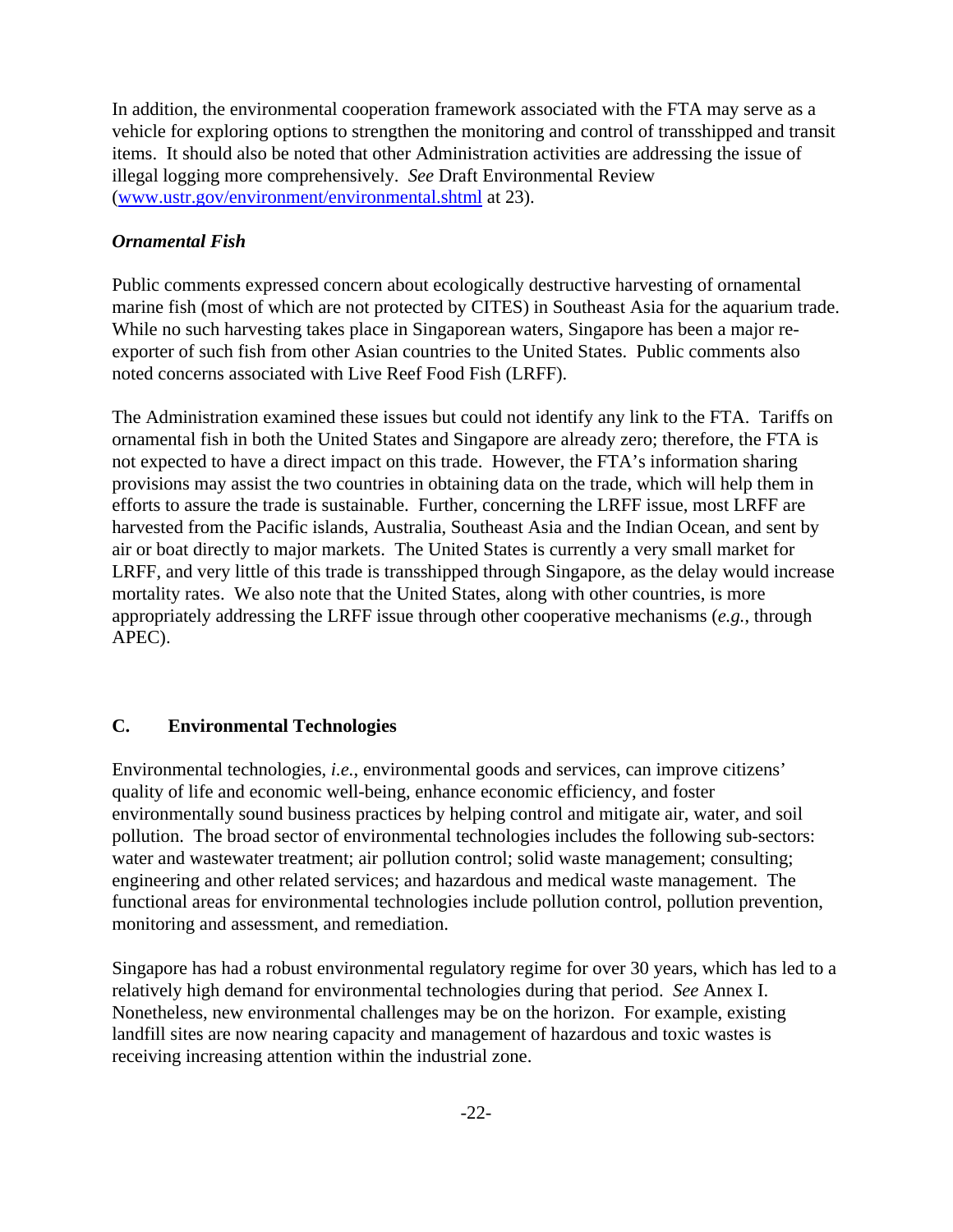Goods: In 2002, Singapore was the sixteenth largest source of U.S. imports of environmental goods, with a total value of \$277 million. U.S. tariffs on relevant products are minimal. The majority of environmental goods enter the United States duty free. For a few products, tariffs can range up to approximately 4 percent. Some medical refuse collection equipment, for example, has a tariff of 4.2 percent.

In 2002, Singapore was the ninth largest export destination for U.S. environmental goods. It has been a reliable market for environmental technologies. U.S. exports to Singapore in this sector increased from 1998 to 2002, ranging from \$581 million to as high as \$1 billion during this period. Water pumps and air filtration systems represented the largest portion of goods in this sector. Singapore's environmental market is expected to grow to \$5 billion within the next 10 years. U.S. environmental products account for more than 30 percent of Singapore's total environmental technologies imports. About 20 percent of these imports are re-exported, mainly to neighboring countries. Singapore is home to several U.S. environmental companies' Asia branch offices.

Singapore has zero tariffs on environmental goods, in particular for goods in Harmonized Tariff System (HTS) chapter 84, the core group of environmental goods. Tariffs also are zero on related environmental goods found in HTS chapters 85 and 90. Given the current absence of tariffs, FTA market access negotiations are unlikely to have a direct impact on U.S. exports in this sector. Therefore, the FTA's provisions regarding environmental goods are not likely to have a significant environmental impact in either country.

Services: Under the GATS, the United States already provides comprehensive market access in the key environmental service sectors. Accordingly, FTA negotiations are unlikely to have any substantial impact on the inflow of environmental services to the United States.

In the GATS, the GOS has made no sectoral commitments on environmental services as represented in the WTO classification of services. In the FTA, Singapore undertook full commitments for all environmental service modes, with a few reservations.<sup>7</sup> Further, in the *medium to long-term, U.S. exports may be driven by procurement decisions by the GOS, which is expected to spend \$4 billion on environmental infrastructure projects within the next several years. The GOS has made additional procurement commitments in the FTA above and beyond its WTO commitments.*

*Overall, the GOS commitments in the environmental and allied professional services sectors (e.g.*, engineering, design) should afford it greater access to U.S. environmental technologies, and hence the potential for enhanced environmental protection due to lower costs, greater competition, and additional expertise and choice among technologies. Singapore has also expressed interest in joint environmental cooperation programs that may focus on environmental technology (*see* Section VII, *infra*). For all these reasons, the FTA's provisions regarding

-

 $7$  Those reservations concerned the collection, disposal and treatment of hazardous waste and wastewater (reflecting the GOS' desire for greater regulatory flexibility) and energy services.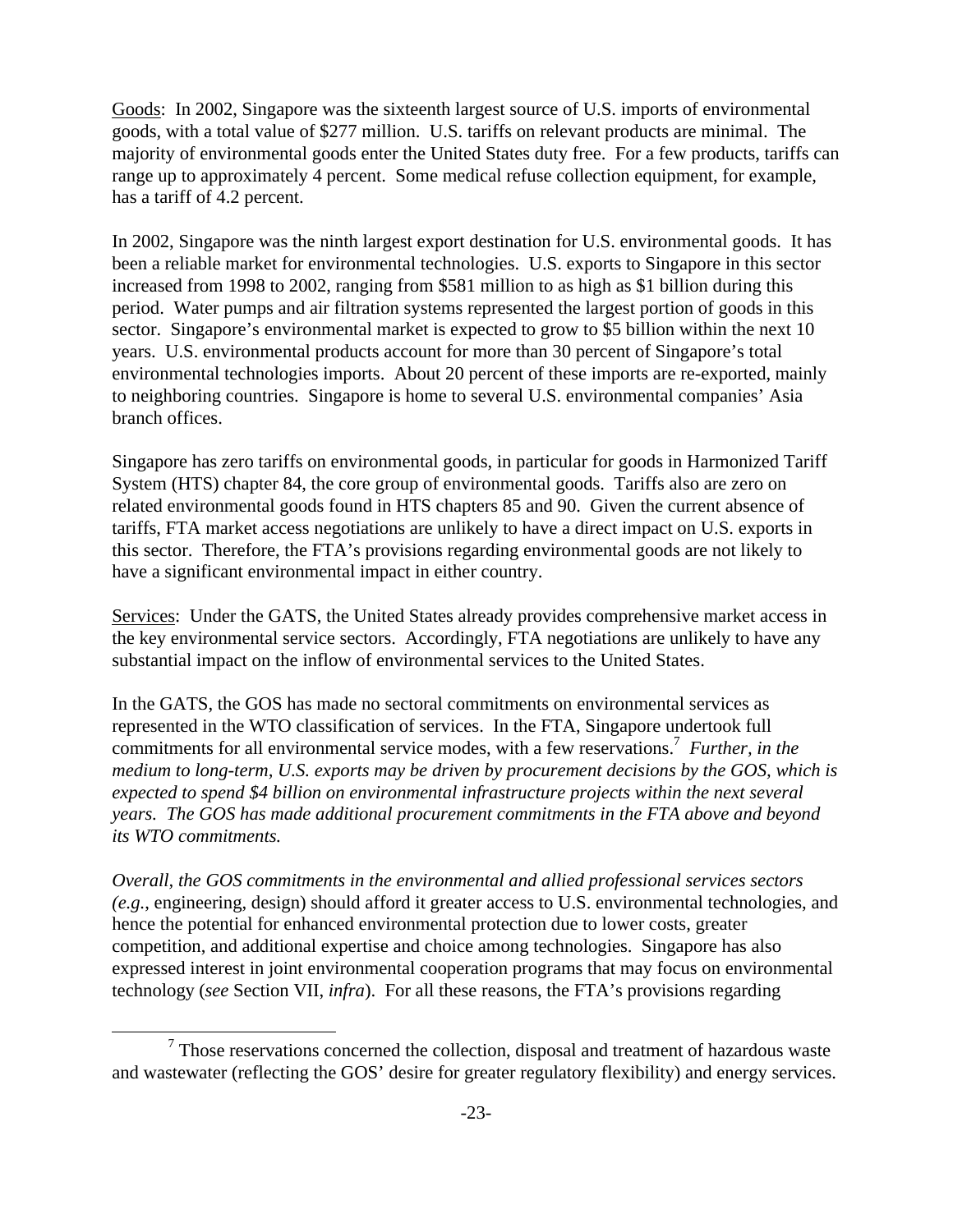environmental services should have a small to moderate positive environmental impact in Singapore and the surrounding region.<sup>8</sup>

### *VI. POTENTIAL ENVIRONMENTAL REGULATORY IMPACTS SELECTED FOR REVIEW*

### *A. Environment and Related Provisions*

#### *Overview*

1

The FTA's environment and related provisions were developed in accordance with the Trade Act (*see* Section I.A above) and our experience with other trade agreements to which the United States is a party (*e.g.*, the NAFTA, the U.S.-Jordan FTA). The environment provisions are designed to ensure that U.S. trade and environment policies are mutually supportive and to develop mechanisms for dialogue and cooperation between the Parties that will assist them in creating or enforcing environmental laws and policies and protecting the environment. The provisions recognize that trade agreements can provide positive opportunities for enhancing environmental protection and that the public can play an important partnership role in crafting environmental policies, achieving environmental goals, and building capacity for environmental protection. The provisions also respond to concerns that countries may choose not to enact or enforce environmental laws as a means to attract or retain trade or investment, or to weaken environmental laws in order to do so. Further, industry and public interest groups have stressed the importance of transparent environmental laws and regulations and consistent and accessible

<sup>&</sup>lt;sup>8</sup> One commenter on the Draft Environmental Review expressed the view that the Administration was overly optimistic in its assessment of the potential implications of environmental goods and services liberalization. Specifically, the commenter suggested that Commerce Department programs may promote technologies that have adverse impacts on the environment and that could result in increased releases of persistent organic pollutants slated for minimization and ultimate elimination under multilateral environmental agreements. We investigated this claim and found no evidence that these programs favor one waste management technology over another. Further, we could not identify any inconsistency between liberalization of environmental goods and services and the United States' ability to comply with its obligations under international agreements.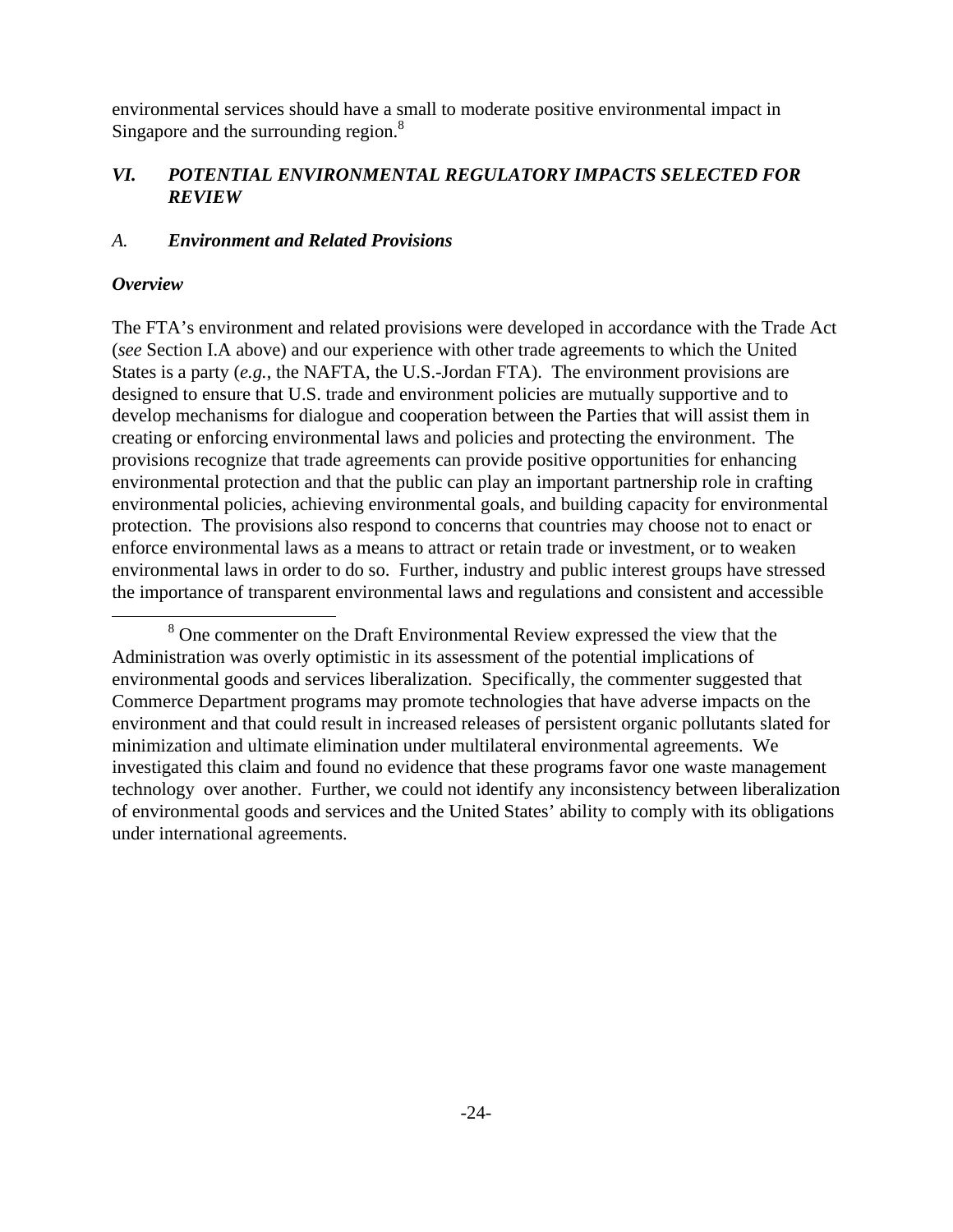procedures for the enforcement of such laws, both of which allow businesses and citizens to understand clearly their obligations and the remedies available under the law.

The resulting FTA environment package places core environmental obligations within the body of the FTA. These obligations include: (1) a commitment to maintain high levels of environmental protection and to strive to improve those levels (Article 18.1); (2) an obligation not to fail to effectively enforce environmental laws through a sustained and recurring course of action or inaction in a manner affecting trade between the Parties, subject to the right to exercise enforcement discretion and to make decisions regarding allocation of resources to other environmental resources considered to be a higher priority (Article 18.2.1); and (3) a commitment not to waive or otherwise derogate from environmental laws in order to attract trade or investment (Article 18.2.2).

As discussed previously, the effective enforcement obligation is enforceable through the FTA's dispute settlement procedures *(see* Article 18.7). An innovative feature allows an award of a monetary assessment if a Party is found to be in violation of its effective enforcement obligation (Article 20.7). Once paid, the assessment will be placed in a fund and used for appropriate environmental initiatives, including efforts to enhance environmental law enforcement (Article 20.7.4). To provide additional incentives for compliance, there are also provisions for backup mechanisms in the event that the assessment is not collected (Article 20.7.5-7.6). These backup mechanisms include use of an escrow fund or other collection steps, including the suspension of trade benefits where appropriate.

In addition, an article on procedural guarantees (Article 18.3) contains commitments by each Party to provide certain basic remedies for violations of its environmental laws and to provide appropriate due process and public access to environmental enforcement proceedings. Article 18.4 establishes a relatively simple and flexible institutional arrangement to implement the environmental provisions and to provide for dialogue and information sharing between the Parties on environmental matters, while several provisions (*e.g.*, Articles 18.5, 18.6) establish avenues for public involvement. Article 18.8 addresses the relationship of the FTA to multilateral environmental agreements (acknowledging the negotiations now taking place in the WTO and providing for consultations on the applicability of any outcome of those negotiations to the FTA), and Article 18.9 is a hortatory provision encouraging voluntary promotion of corporate stewardship.

As with in previous agreements, the FTA contains a number of environment-related exceptions to the obligations in certain Chapters. These exceptions are based on those in the NAFTA, Article XX of GATT 1994 (Articles XX(b), (d), and (e)), and GATS Article XIV (Article 21.1). In addition, Article 13.3.1 of the Government Procurement Chapter clarifies the Parties' understanding that the obligations in the Chapter related to technical specifications are consistent with the ability of the Parties to prepare, adopt, or apply technical specifications that promote the conservation of natural resources in government procurement that is covered by the Chapter. The clarification reaffirms that the international trading rules support U.S. green procurement programs, such as the EPA Energy Star program and government procurement regulations requiring the purchase of recycled paper.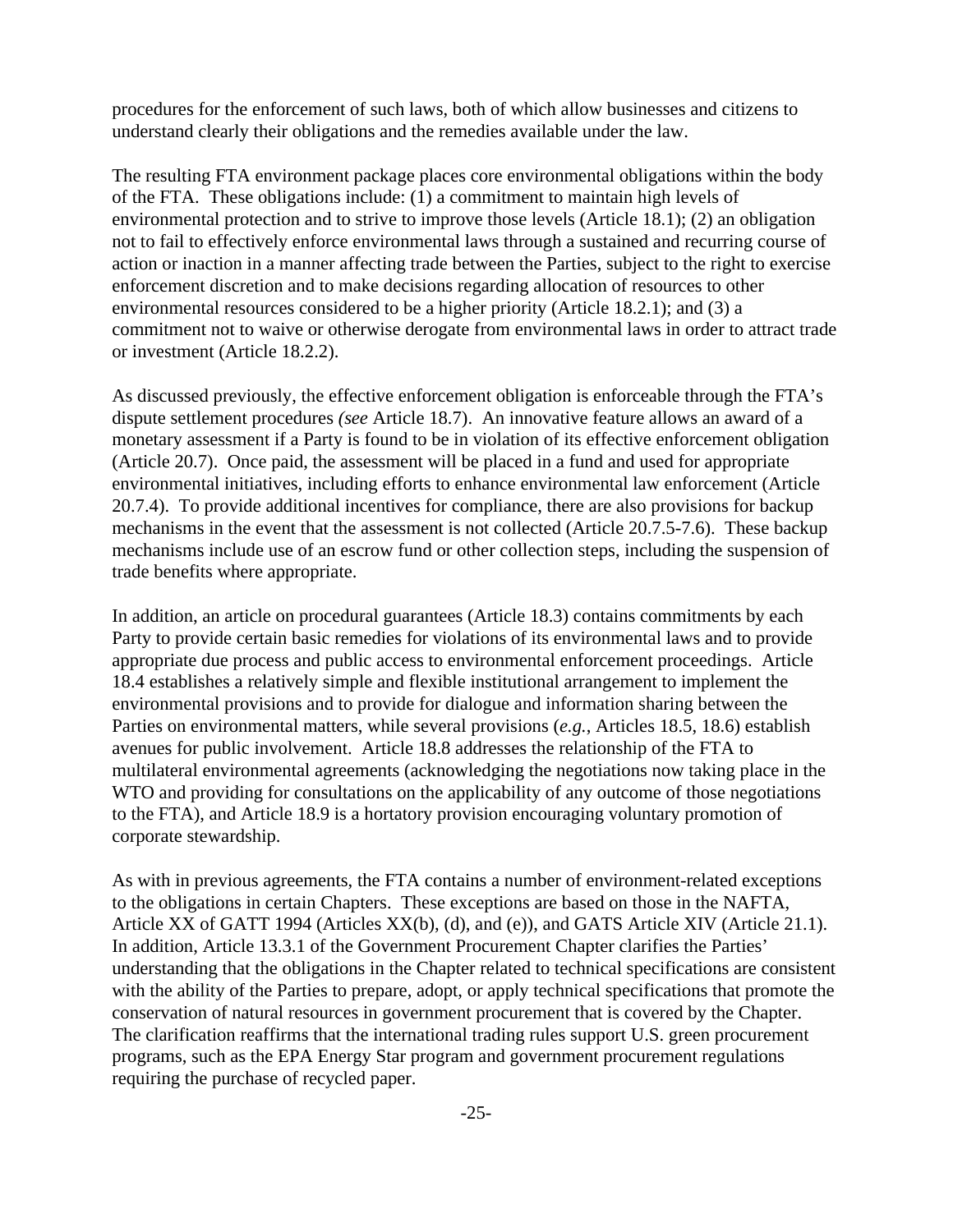#### *Potential Environmental Regulatory Impacts*

To review the potential regulatory impacts of the environment provisions of the FTA, the Administration examined their implications for U.S. environmental laws, regulations and other policies, and the ability of state, local and tribal authorities to regulate with respect to environmental matters, as compared to current U.S. obligations that would prevail in the absence of the FTA. We also considered relevant provisions in other chapters of the FTA (*e.g.*, preamble, dispute settlement, transparency, government procurement, general exceptions).

The FTA encourages effective enforcement of environmental law, and as the United States effectively enforces its environmental laws the FTA requires no change in U.S. enforcement practices. Moreover, the FTA recognizes the right of each Party to establish its own levels of domestic environmental protection, so long as the Party maintains a high level of environmental protection and strives to continue to improve its environmental laws. In addition, the definition of "environmental laws" includes only those U.S. statutes or regulations that are enacted by Congress, or promulgated pursuant to an act of Congress, that are enforceable, in the first instance, by an action of the federal government (*see* Article 18.10).

The environment provisions of the FTA have positive implications for the enforcement of environmental laws and the furtherance of environmental protection in both the United States and Singapore. The FTA's core environmental obligations encourage high levels of environmental protection in both countries. The Environment Chapter creates a valuable ongoing forum for government environment officials from both Parties (including at the political level, where appropriate) to discuss the full range of environmental matters arising under the agreement, establish appropriate procedures for public participation, and identify projects and goals for environmental cooperation. This forum should help cement an already strong U.S.- Singapore environmental relationship. Other transparency and public participation provisions in the FTA (*e.g.*, Chapter 19) can also be expected to facilitate effective development of environmental laws and regulations.

Finally, as discussed in Section VII, the cooperative elements of the FTA package promote important opportunities for the two countries to work together to strengthen environmental capacity in the Southeast Asia region.

#### **B. Investment**

#### *Overview*

The Investment Chapter is designed to provide a secure legal framework for investment between the Parties and reduce protectionist barriers, taking into account governments' need to protect public welfare. The United States is party to 45 bilateral investment treaties (BITs) and also has investment obligations in Chapter 11 of the NAFTA. These agreements all include provisions allowing private investors of a Party to submit to arbitration a claim that another Party has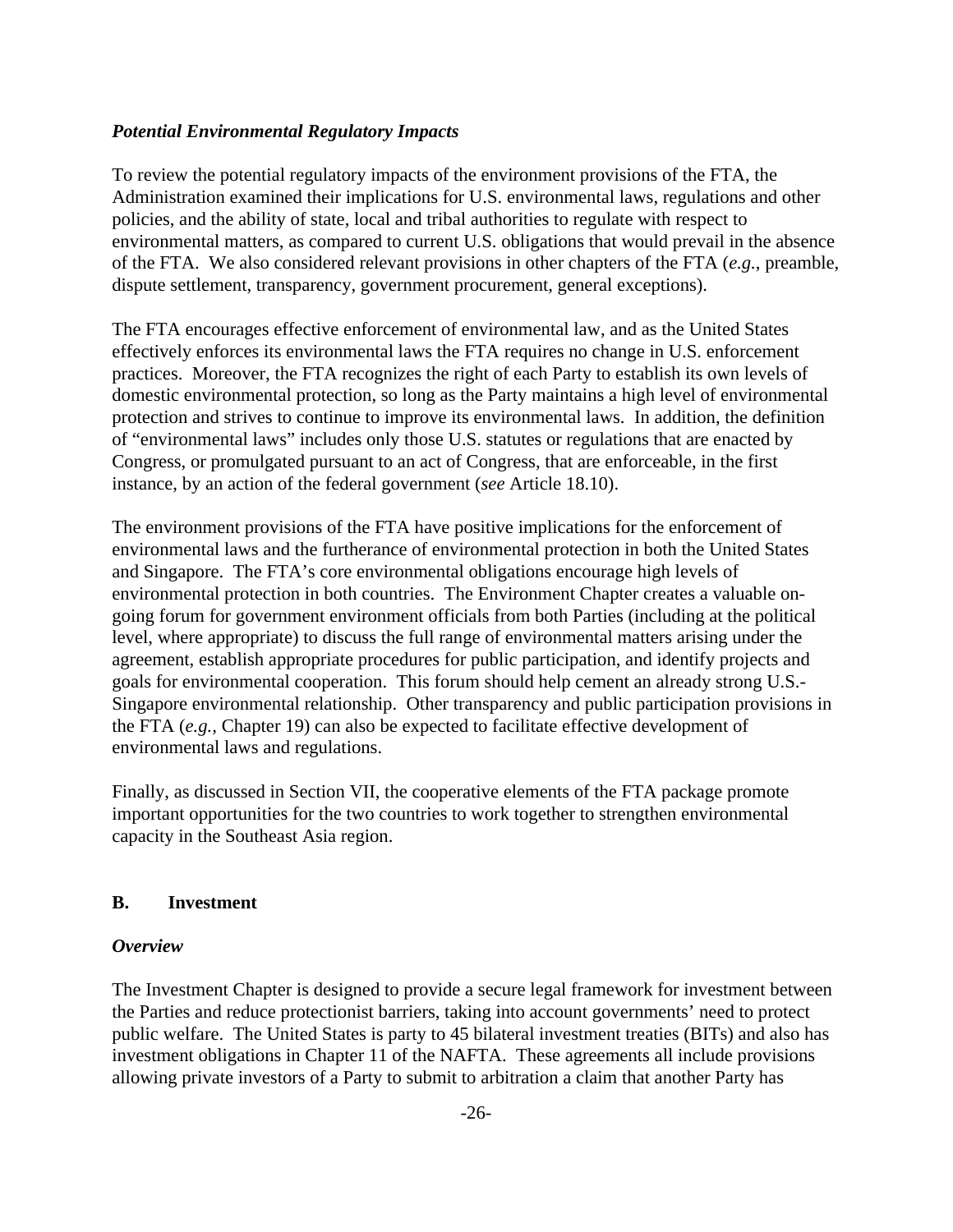violated one or more of the investment obligations and has thereby caused loss or damage to the investor or investment ("investor-State" mechanism). Investment obligations have brought benefits in recent decades, helping to remove barriers to U.S. investment abroad and to provide U.S. investors overseas with open, transparent, and non-discriminatory treatment**.** However, concerns have been raised that arbitral tribunals could potentially misinterpret the investment obligations to be inconsistent with legitimate government regulatory functions, including environmental protection.

The Trade Act discusses the relationship between substantive investment protections (*e.g.*, expropriation, fair and equitable treatment, and full protection and security) and U.S. legal principles and practice. The Conference report accompanying the Trade Act states that "it is a priority for negotiators to seek agreements protecting the rights of U.S. investors abroad and ensuring the existence of a neutral investor-State dispute settlement mechanism. At the same time, these protections must be balanced so that they do not come at the expense of making U.S. Federal, State, and local laws and regulations more vulnerable to successful challenges by foreign investors than by similarly situated U.S. investors." H.Rpt. 107-624 at 155 (2002).

### *Potential Environmental Regulatory Impacts*

-

In this review of the potential regulatory impact of the FTA's investment provisions, our task was to examine the implications of the FTA's investment provisions for U.S. environmental laws, regulations and other obligations, and the implications for the ability of state, local, and tribal authorities to regulate with respect to environmental matters, in comparison to the situation that would prevail in the absence of the FTA.

We considered several investment provisions in the Singapore FTA that are similar to the NAFTA and numerous U.S. BITs, and U.S. experience with these provisions. These provisions contain a number of protections that help preserve our ability to regulate in the environmental area. For example, the obligations providing for national treatment and most-favored-nation treatment (Articles 15.4) make clear that these obligations apply to investors "in like circumstances." This phrase signals that domestic regulation (including environmental regulation) may, in furtherance of nondiscriminatory policy objectives, distinguish between domestic and foreign investors and their investments, as well as among investors of different countries and their investments, without necessarily violating the obligations to accord national treatment and most-favored-nation treatment. For example, regulators in appropriate circumstances may apply more stringent operating conditions to an investment located in a wetland, or a more heavily polluted area, than to an investment located in a less environmentally sensitive area.<sup>9</sup>

 $9$  Likewise, as with prior U.S. BITs and Chapter 11 of NAFTA, the FTA expressly provides for exceptions to the Parties' obligations concerning performance requirements to preserve each Party's ability to take measures necessary to protect the environment, health or safety, or relating to the conservation of living or non-living natural resources. *See* Article 15.8. For a fuller discussion of performance requirements, *see* the Draft Environmental Review of the U.S.-Chile FTA at 64-65 (http://www.ustr.gov/environment/environmental).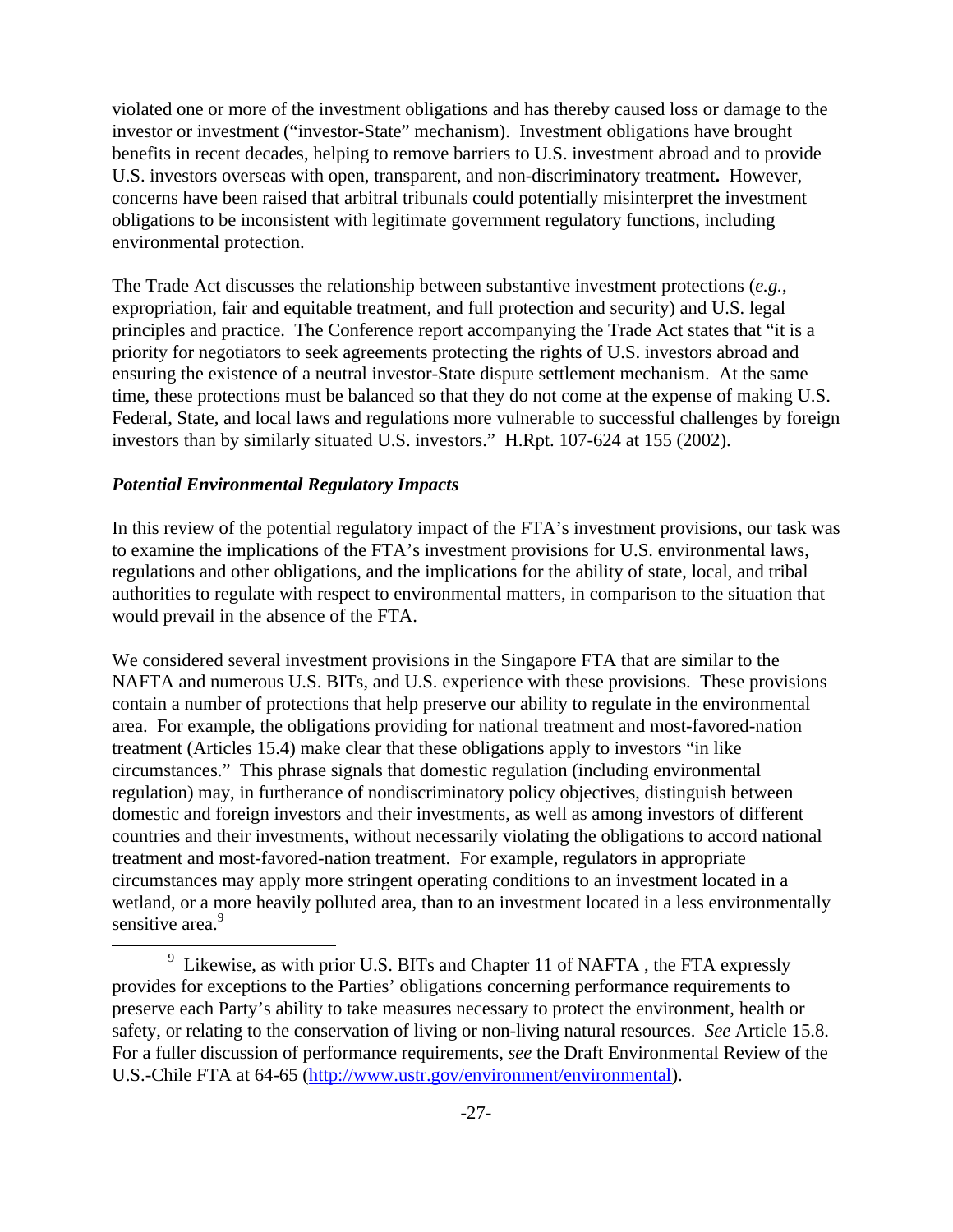*We also considered several other FTA provisions that evidence the Parties' intent that the investment obligations should be interpreted in a manner consistent with each Party's ability to regulate in the environmental area. Article 15.3.1 makes it clear that in the event of any inconsistency between the Investment Chapter and any other Chapter (such as the Environment Chapter), the other Chapter will prevail to the extent of the inconsistency. Article 15.10, similar to the NAFTA, provides that nothing in the Chapter shall be construed to prevent a Party from taking measures otherwise consistent with the Chapter in order to ensure that investment activity in its territory is undertaken in a manner sensitive to environmental concerns. Further, as noted in Section V.A above, one of the core obligations in the Environment Chapter (Article 18.2.2) provides that each Party shall strive to ensure that it does not waive or derogate from its environmental laws as an encouragement for investment in its territory.*

*Our analysis gave particular weight to the numerous clarifications to the FTA's investment provisions from prior investment agreements. In our view, these provisions are significant improvements and further reduce the possibility of a successful challenge under the investment provisions to a* U.S. environmental law or regulation. These provisions should help to alleviate public concerns with some arbitral proceedings that have been brought under the investment provisions of the NAFTA and concerns that arbitral tribunals may adopt interpretations that go beyond substantive rights contained under U.S. law.

For example, the FTA provides considerably more detail than in previous investment agreements concerning the Parties' understanding of the obligation to provide investments a "minimum standard of treatment" in accordance with "customary international law" (Article 15.5). Thus, Article 15.5.2 provides that the concepts of "fair and equitable treatment" and "full protection and security" do not require treatment in addition to or beyond that contained in customary international law, and do not create additional rights. Article 15.5.2(a) explains that fair and equitable treatment under customary international law includes the obligation not to deny justice in adjudicatory proceedings in accordance with the principles of due process embodied in the "principal legal systems of the world," including that of the United States. An exchange of letters (which is an integral part of the agreement, *see* Article 15.26) provides further clarity concerning the Parties' understanding of the term "customary international law."

Similarly, the Parties have clarified the FTA's provision on expropriation (Article 15.6) by including an interpretation in an exchange of letters that elaborates on relevant principles of U.S. law and clarifies the relationship of indirect expropriations and domestic regulations. Specifically, the exchange of letters makes clear that "[e]xcept in rare circumstances, nondiscriminatory regulatory actions by a Party that are designed and applied to protect legitimate public welfare objectives, such as public health, safety, and the environment, do not constitute indirect expropriations."

Concerning procedures, the investor-State dispute settlement provisions contain a number of innovations providing for increased transparency and enhanced assurance that arbitral tribunals will properly interpret the investment obligations. Article 15.20 requires that all documents submitted to or issued by a tribunal be made available to the public (except for certain business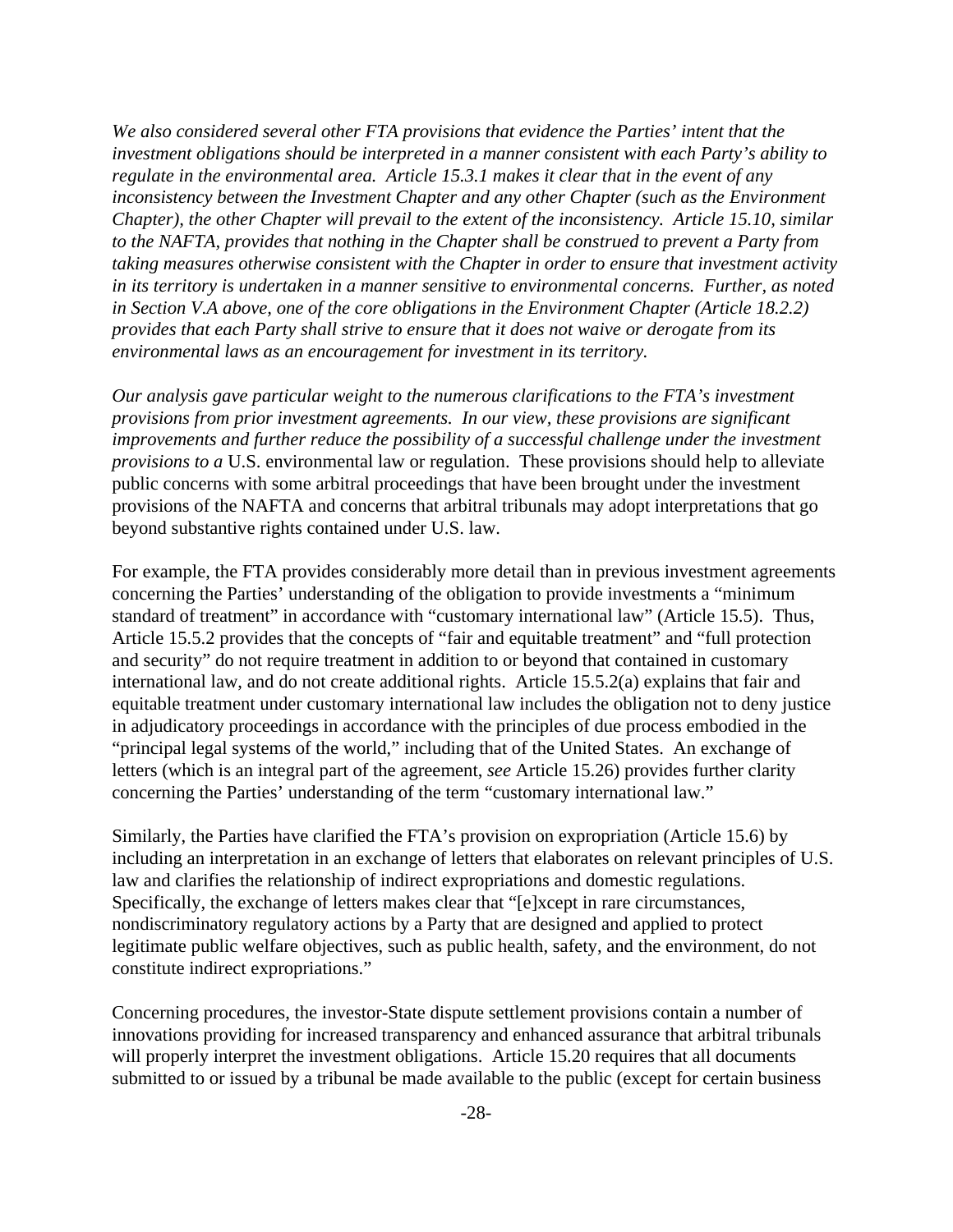proprietary and other confidential information), and that arbitral proceedings are to be open to the public. Article 15.19 expressly enables the tribunal to accept *amicus curiae* submissions, allowing the public to present views on the proceedings. To make the proceedings more efficient and to dismiss frivolous claims, tribunals may decide the preliminary question of whether the investor has made out a claim under the Chapter and whether the tribunal has jurisdiction; upon requests of the respondent, these questions may be decided on an expeditious basis. To discourage frivolous filings (including frivolous claims), the tribunal is expressly authorized to award attorney's fees and costs in connection with such filings.

Finally, to improve the consistency and coherence of arbitral decisions, Article 15.19 allows the government Party that is a not a party to the dispute to make oral and written submissions to the tribunal regarding the interpretation of the FTA. The litigants and the non-disputing government Party may review a draft tribunal award, and the litigants, including the defending government, may submit comments on the proposed award. Under Article 15.21, all interpretations of the FTA by the Joint Committee charged with implementing the FTA shall be binding on arbitral tribunals. Further, Article 15.19 and an accompanying exchange of letters contemplate the establishment of an appellate mechanism to review arbitral awards, permitting the Parties either to establish a bilateral appellate mechanism or to access a future multilateral appellate mechanism.

### *Conclusion*

The investor-State mechanism in the FTA makes existing international arbitral *fora* available to Singaporean investors in the United States to bring possible claims based on U.S. environmental measures. However, the FTA's provisions, in particular the numerous improvements over previous investment agreements described above, reduce the risk that arbitral tribunals would find inconsistencies between the investment provisions and U.S. environmental measures. Thus, the FTA provisions should not significantly affect the United States' ability to regulate in the environmental area.

# **C. Enforcement and Information Sharing on Customs and Import-Export Matters**

Because Singapore is a major transit port, concerns have been raised that its facilities may face increased transshipment or transit of goods from third countries that are subject to import prohibitions or restrictions. During the negotiations, the Administration urged the GOS to use the FTA to contribute positively to efforts to control illegal trade, including through commitments on cooperation and information sharing.

The FTA contains several provisions that will not only enhance transparency and efficiency of customs operations, but will also improve the tools available for the Parties' relevant competent authorities to work cooperatively at various levels to address effectively the issue of trade that is illegal under their respective "restrictions and prohibitions on imports or exports." *See* Article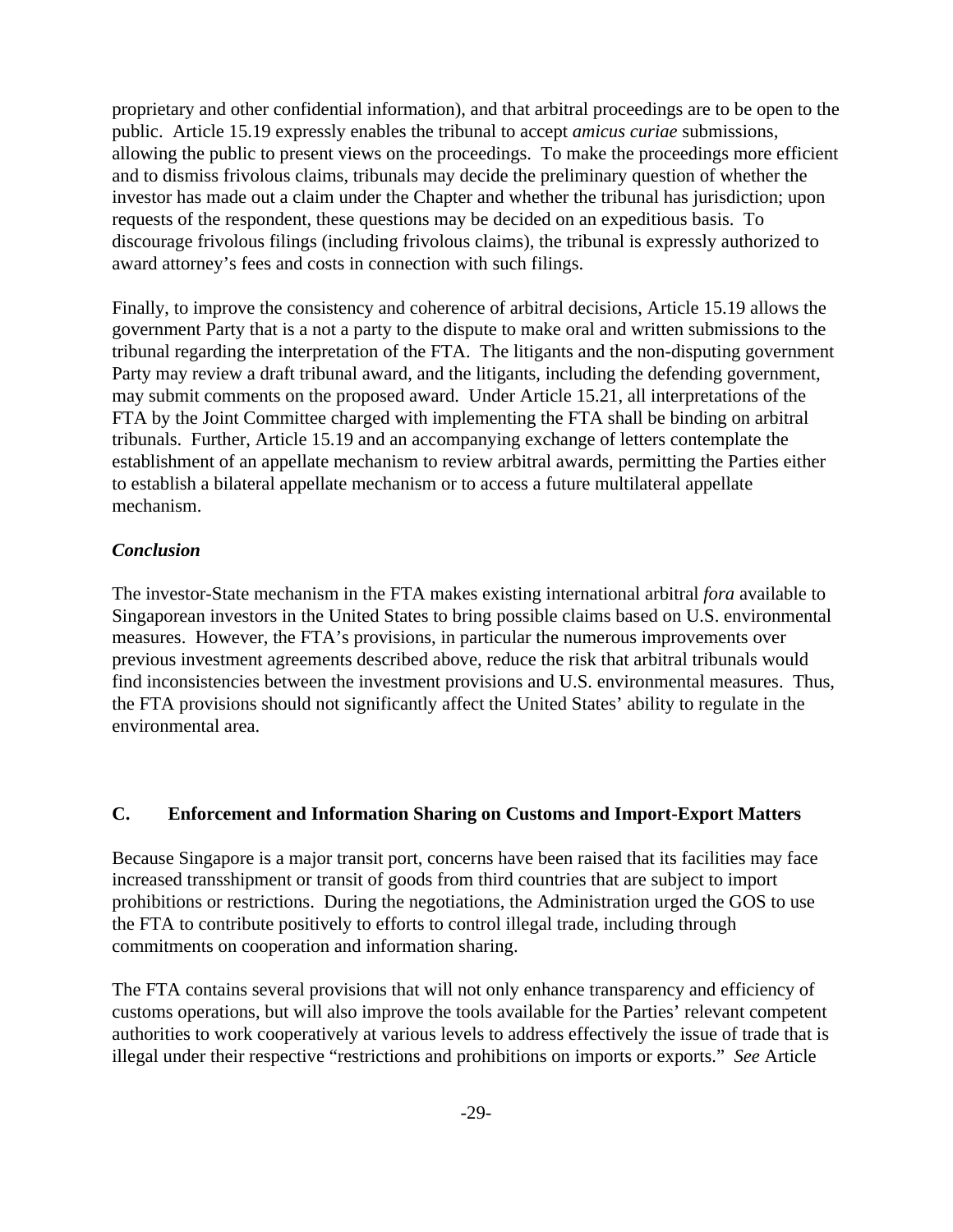4.5. These provisions should have a positive effect on our ability to enforce U.S. measures concerning illegal wildlife and other environmentally sensitive trade.

# **VII. ENVIRONMENTAL COOPERATION**

The United States and Singapore have a productive history of environmental cooperation, including in areas such as air quality, solid waste management, and clean production. In particular, the U.S. EPA and the U.S.-Asia Environmental Partnership have worked closely with Singapore's Ministry of Environment in efforts to support the diffusion of cleaner, more efficient technologies and improved environmental standards throughout the Southeast Asia region. *See* Annex III (Inventory of Existing Environmental Cooperation Activities with Singapore). The two countries also work closely on regional sustainable development issues through multilateral bodies such as APEC.

As discussed above, the Trade Act provides that a principal U.S. negotiating objective with respect to the environment should be to strengthen environmental capacity building in U.S. trading partners. As of the date of this review, the United States and the GOS have completed negotiation of a Memorandum of Intent on Cooperation in Environmental Matters, which will provide a framework for the two countries to pursue cooperative activities addressing this objective.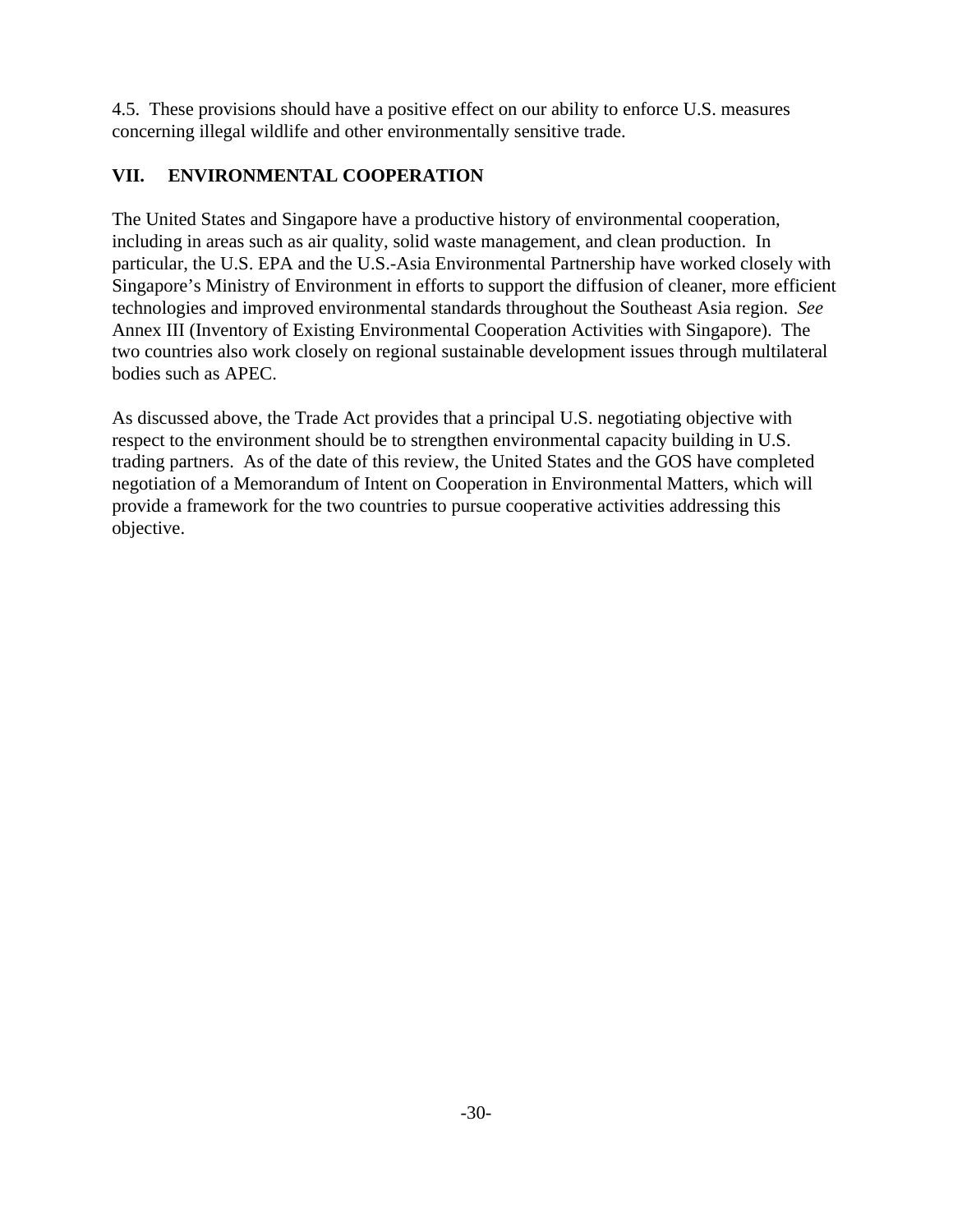# **ANNEX I**

# **Background on Singapore's Environment and Environmental Regulatory Regime**

# **Singapore's Environmental Record**

 $\overline{a}$ 

Singapore is a highly urbanized city-state that has experienced rapid industrialization and economic growth in the last three decades.<sup>10</sup> As a result, Singapore has focused on ways of *addressing urban pollution, and has developed a long track record of effective environmental regulation and enforcement in this area. In 1972, Singapore created its Ministry of Environment (ENV), becoming one of the first countries in the world to establish a national-level agency dedicated to environmental protection. Though ENV has primary responsibility for administering Singapore's environmental protection regime, a number of other agencies (e.g.*, the Ministry of Health, the Maritime and Port Authority, the Agri-Food and Veterinary Authority, and the Land Transport Authority) assist with enforcement, administration, management, and research activities.<sup>11</sup>

At the UN-sponsored 1992 Earth Summit in Rio de Janeiro, Singapore unveiled the Singapore Green Plan (SGP), a ten-year plan for protecting and sustaining the environment. Most of the programs in the SGP have been successfully implemented, resulting in a generally high environmental quality and improvements in principal environmental indicators (*e.g.*, air, water) despite almost continual economic growth. Singapore's ambient air quality is well within both U.S. EPA and World Health Organization (WHO) standards. Likewise, Singapore's comprehensive wastewater collection and treatment infrastructure has kept its water sources relatively clean. Over 99 percent of the population in Singapore enjoys modern sanitation. All wastewater is collected and treated at six water reclamation plants before discharge into the sea, or is further treated for re-use. Drinking water meets or exceeds WHO potable water standards, and inland and coastal waters support both aquatic life and recreational use.

Singapore incinerates 90 percent of its unrecycled solid waste and landfills the rest. With little space for additional incineration or landfill facilities, Singapore has implemented ambitious recycling programs to reduce the growth of solid waste. ENV estimates that 44 percent of Singapore's solid waste is now recycled. Approximately 5 percent of Singapore's landmass has been set aside as "green space" (*i.e.*, conservation areas), and Singapore intends to undertake further planting.

<sup>&</sup>lt;sup>10</sup> This section draws in part upon information provided by the Government of Singapore. Further information about Singapore's environment and environmental regulatory regime can be found in Singapore's environmental review of the FTA, available at www.env.gov.sg.

<sup>&</sup>lt;sup>11</sup> For example, the Ministry of Trade  $\&$  Industry, in cooperation with the Singapore Institute of Standards and Industrial Research, is engaged in helping Singaporean companies qualify for ISO 14000, the International Organization for Standardization's environmental management benchmark.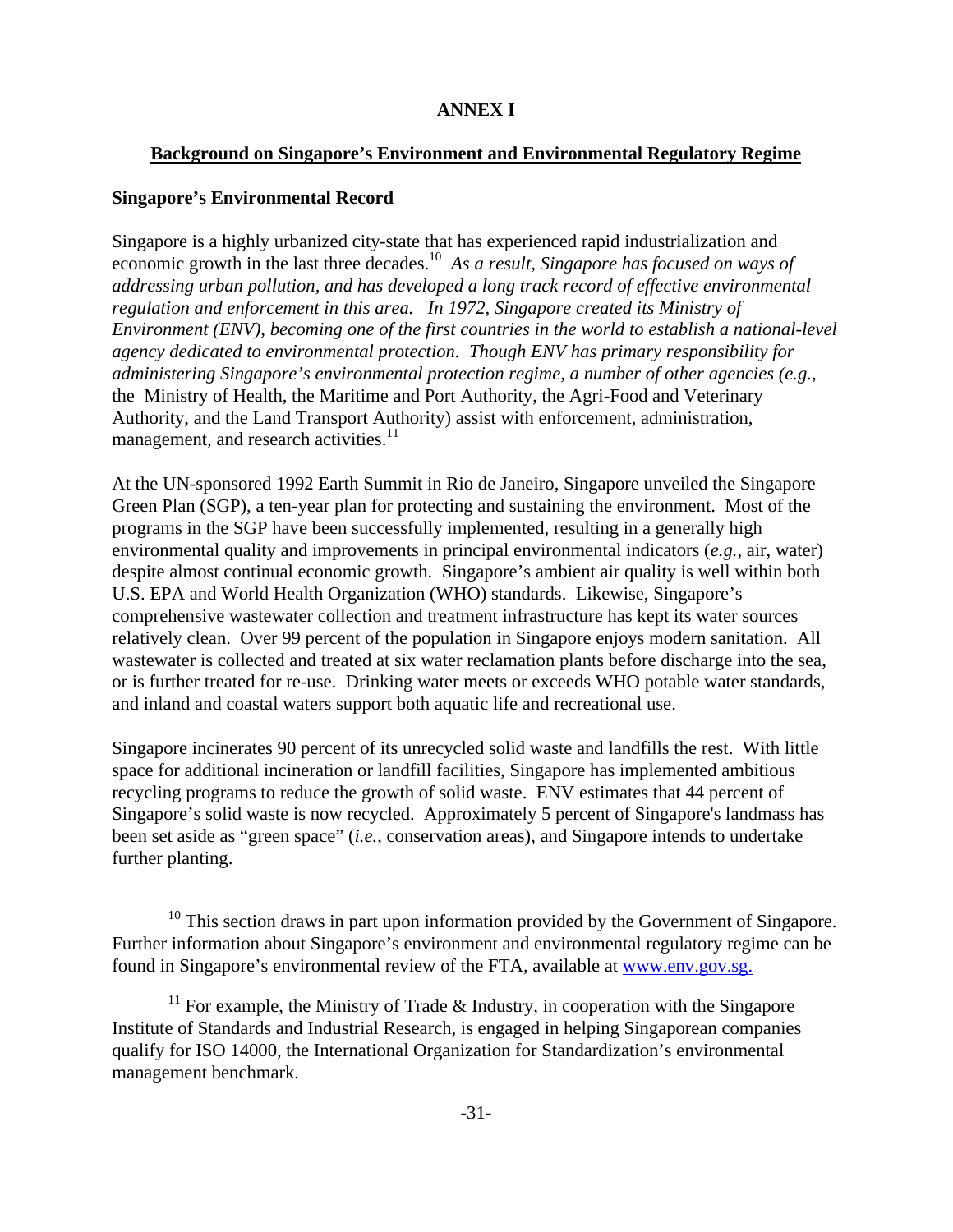Citizen input on environmental issues can reach relevant government agencies through a number of channels, from formal public consultations on draft policy documents to ENV's interactive website (http://www.env.gov.sg/default1.htm) or the Singaporean government's Service Improvement Unit. Citizens' Consultative Committees, Residents' Committees, and Community Center Management Committees also serve to provide feedback. In addition, Singapore has an active community of NGOs dedicated to environmental issues. The Singapore Environment Council (SEC), an umbrella organization for environmental groups and causes, helps coordinate the activities of many of Singapore's smaller NGOs. For more information, *see* the SEC's website (http://www.sec.org.sg/).

Singapore is a party to various multilateral environmental agreements, including the International Convention for the Prevention of Marine Pollution from Ships, the Basel Convention for the Control of Transboundary Movements of Hazardous Wastes and their Disposal, the UN Convention on Biological Diversity, the UN Framework Convention on Climate Change, the Convention on Trade in Endangered Species of Wild Flora and Fauna, and the Montreal Protocol on Substances that Deplete the Ozone Layer. *See* Annex I (list of major international environmental agreements to which Singapore is a Party). Relevant aspects of Singapore's implementation of CITES and the Montreal Protocol are discussed in greater depth below.

Regionally, Singapore has taken the lead on several important environmental initiatives: banning the import and manufacture of nonpharmaceutical aerosols containing chlorfluorcarbons (CFCs) and polystyrene sheets produced with CFCs; introducing unleaded gasoline (1992); phasing out CFCs (1993); and phasing out leaded gasoline (1998). In addition, Singapore actively participates in a number of Association of Southeast Asian Nations (ASEAN) initiatives designed to improve cooperation on environmental issues. These efforts include the ASEAN Agreement on Transboundary Haze Pollution, the harmonization of air and water quality standards, and a series of environmental conferences to exchange ideas and experiences with other ASEAN countries. Singapore hopes to become a regional hub for environmental technology promotion and intends to establish a permanent "environment academy" for training decision makers in other countries regarding environmental standards, regulations, practices, and technologies.

In 2001, Singapore commenced a review of the 1992 SGP mentioned above. The revised plan is called the Singapore Green Plan 2012, or SGP 2012. The draft SGP was prepared with input from the representatives of all sectors (referred to by Singapore as the "3P" – Public, Private, and People sectors) and made available at a Singapore government website, http://www.env.gov.sg/sgp2012. Singapore finalized the SGP 2012 in 2002 and presented it at the World Summit on Sustainable Development in Johannesburg, South Africa in October 2002. The SGP 2012 is intended to serve as Singapore's environmental blueprint to help the country to achieve environmental sustainability over the next ten years. The SGP 2012 maps out three key "policy thrusts." The "first thrust" is to ensure the innovative and efficient use of scarce resources. The Plan sets out a number of targets for land, air, and water, to be achieved by 2012: (1) to increase the rate of recycling to 60 percent, and work towards "zero landfill"; (2) to diversify and increase water supply by increasing catchment areas to 67 percent of land surface, and increase supply from non-conventional waters sources (*i.e.*, desalinization and water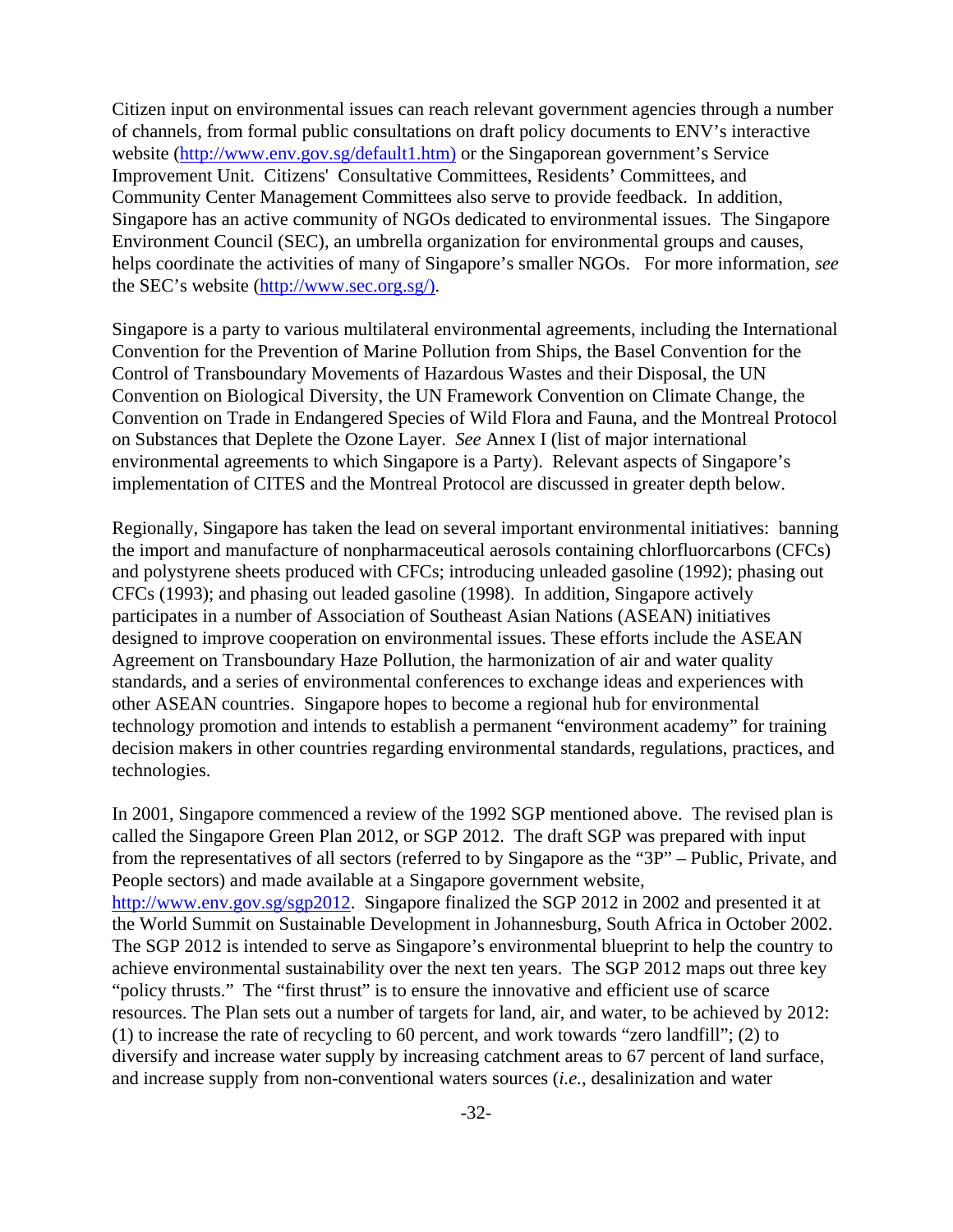reclamation); (3) to strive for continued improvement of air quality through greater use of cleaner energy, higher energy efficiency, and adoption of best practices in pollution control; and (4) to retain a low incidence of environment-related diseases.

The SGP 2012's "second thrust" is to promote the active participation of all sectors of the population in sustaining a quality living environment, including participation in all the major environmental initiatives. Singapore also intends to increase efforts to promote public awareness and public education concerning environmental issues.

The Plan's "third thrust" commits Singapore to doing its part for the global environment. In particular, Singapore plans to play an active role in regional efforts to reduce or eliminate transboundary pollution and in supporting environmental capacity building efforts for the international community.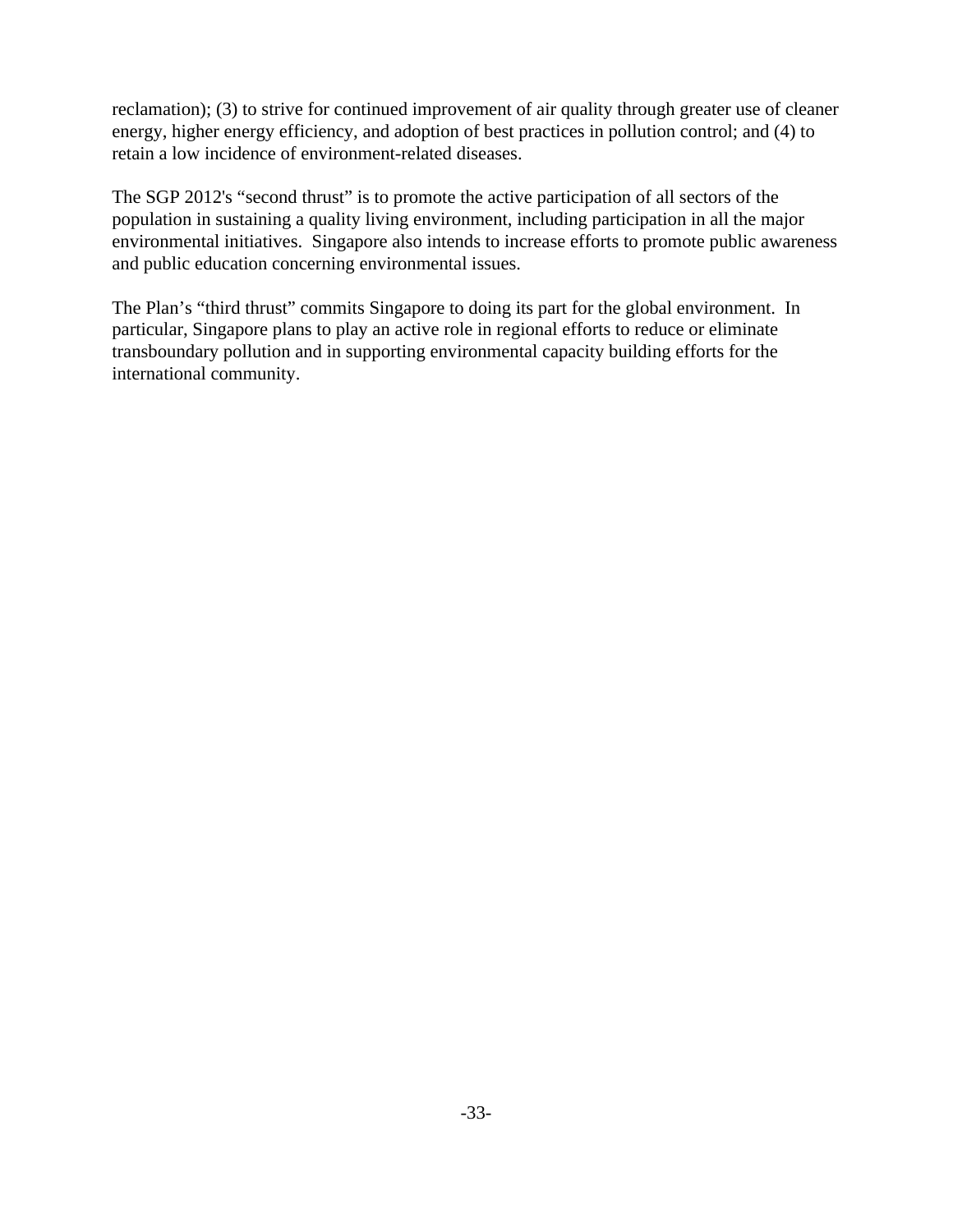# **ANNEX II**

# **Selected Multilateral and Regional Environmental Agreements to which the Government of Singapore is a Party**

(date of Singapore's accession in parenthesis)

Vienna Convention for the Protection of the Ozone Layer (1/5/89) UN Framework Convention on Climate Change (5/29/97) Basel Convention on the Control of Transboundary Movement of Hazardous Wastes and their Disposal (1/2/96) Convention on Biological Diversity (12/8/95) Convention on the International Trade in Endangered Species of Wild Fauna and Flora  $(11/30/86)$ Montreal Protocol on Substances that Deplete the Ozone Layer (1/5/89) • 1990 London Amendment to Montreal Protocol (3/2/93) • 1992 Copenhagen Amendment to Montreal Protocol (9/22/00) • 1997 Montreal Amendment to Montreal Protocol (9/22/00) MARPOL Protocol for the Prevention of Pollution from Ships (Annexes I, II, III, V) (11/90) (Singapore ratified Annex VI on August 10, 2000, and is currently working on Annex IV). UN Convention on the Law of the Sea (11/17/94) UN Convention to Combat Desertification in Those Countries Experiencing Serious Drought and/or Desertification, Particularly in Africa (4/26/99)

# **Consultative Mechanisms to which Singapore is a Party**

Malaysia-Singapore Joint Committee on the Environment (MSJCE) Indonesia-Singapore Joint Committee on the Environment (ISJCE)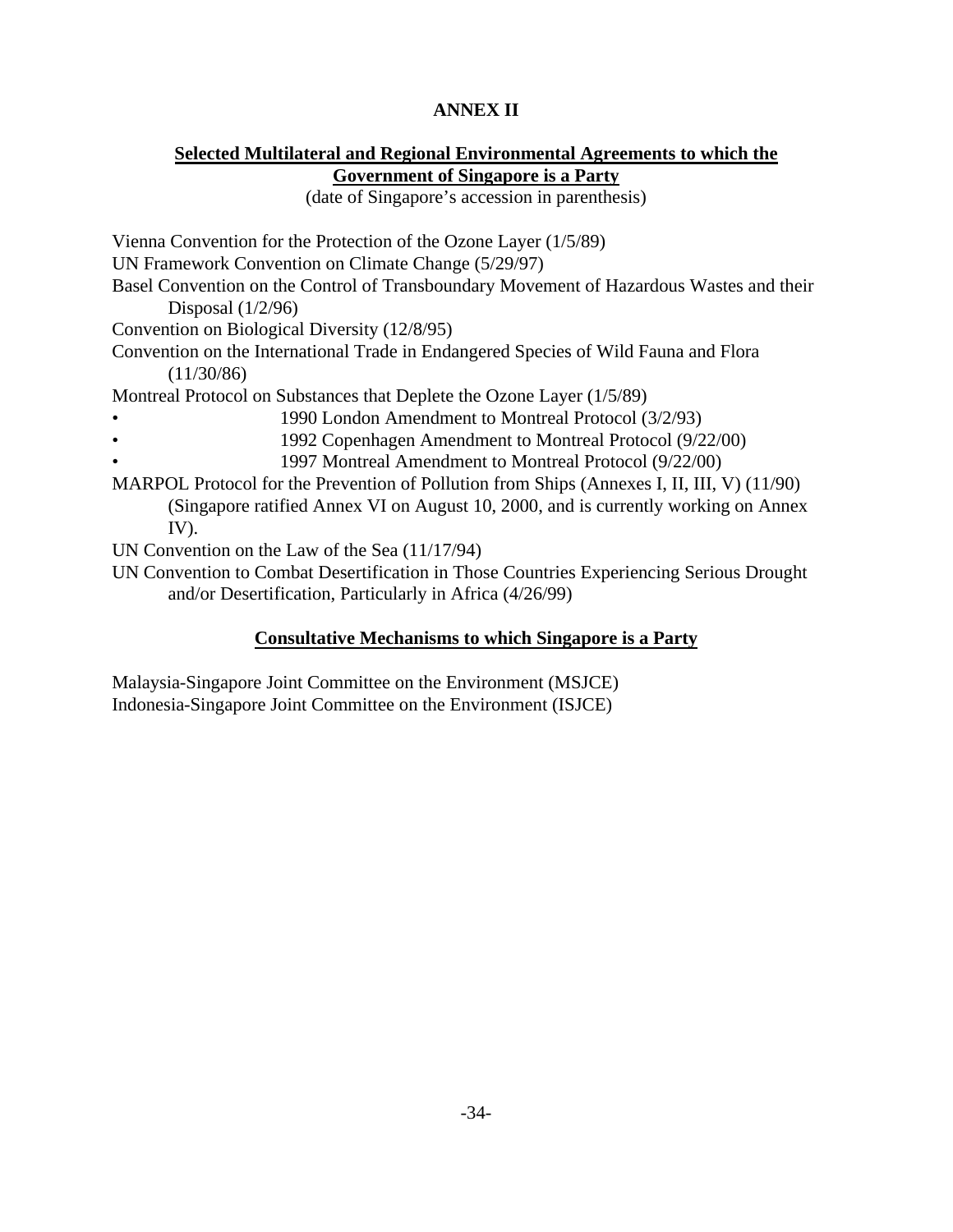# **ANNEX III**

### **Inventory of Existing Environmental Cooperation Activities with Singapore**

- Under the auspices of the Asia-Pacific Economic Cooperation (APEC) Forum, the United States and Singapore jointly organized and sponsored a regional training workshop on "Cost-Effective Strategies for Cleaner Production in the Electronics and Computer Industry." The event was held in Singapore March 22-25, 1999 and brought together officials and business representatives from Australia, Chinese Taipei, Hong Kong, Indonesia, Malaysia, the Philippines, the PRC, and Thailand. The U.S. Environmental Protection Agency (EPA), through its cooperative program with the U.S.-Asia Environmental Partnership (USAEP), participated in the workshop. The EPA presentation highlighted the U.S. experience in promoting pollution prevention in the computer and electronics industries, particularly the printed wiring board, semiconductor, and cathode ray tube manufacturing sectors. The presentation focused on regulatory approaches and technical assistance. An EPA grant to the U.S.-based Environmental Training Institute provided additional logistical support and U.S. private sector input for the event.
- EPA, again through its cooperative program with USAEP, conducted a regional workshop on particulate matter in Singapore, April 28-30, 1999. Co-sponsored by the Singapore Ministry of Environment and the Singaporean Institute of Environmental Epidemiology, the workshop focused on tracking airborne particulate matter less than 2.5 micrometers in diameter (PM 2.5), which poses serious human health risks when inhaled. The workshop was a follow-up to a 1997-98 EPA technical assistance program, which focused on analyzing the effects of Indonesian biomass fires on human health in the region. Led by EPA scientists, the event included a review of the United States' latest PM2.5 developments, including air pollution health impacts, policies, and regulations.
- In April, 2001, EPA, together with USAEP and the Singapore Accreditation Council, provided support for an International Conference on Analytical Technology which was held in Singapore. The conference was designed to address analytical methods, quality assurance, and quality control issues in analytical laboratories. The program was hosted by the Environmental Technology Institute, featured an EPA chemist as a key speaker, and highlighted several EPA analytical methods and methodologies, as well as the National Environmental Laboratory Accreditation procedures.
- USAID/USAEP and Singapore's Ministry of Environment jointly sponsored the "Workshop on Developing Urban Municipal Solid Waste Management Systems and Institutions," held in Jakarta May 13-14, 2002. The event included officials from Indonesia's Ministry of Environment, various municipalities around Jakarta, and the Philippines. The workshop provided useful information on the experiences of countries in the region at different levels of economic development, the role of the public in developing sustainable waste management systems, and ideas and technologies from the United States. The event laid the foundation for further cooperation between the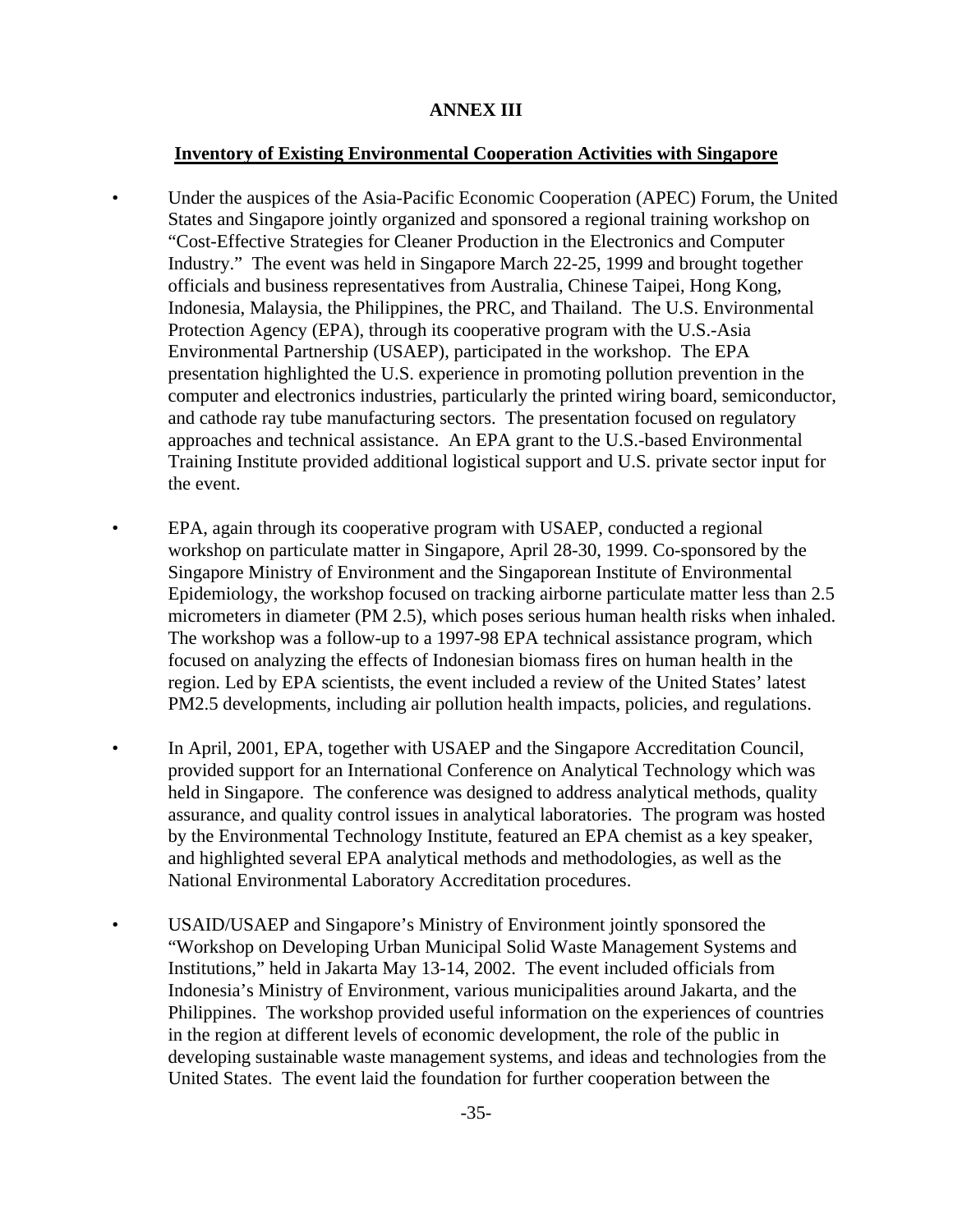participants and for the development of a comprehensive municipal solid waste plan for Jakarta.

• The Department of Commerce's Office of Environmental Technologies Industries has participated in several environmental activities with Singapore, including U.S. technology representation at environmental trade shows in Singapore and a trade mission of U.S. environmental technology firms to Singapore pursuant to grants under the Market Development Cooperation Program. These programs resulted in memoranda of understanding and millions of dollars in sales of environmental goods and services to Singapore.